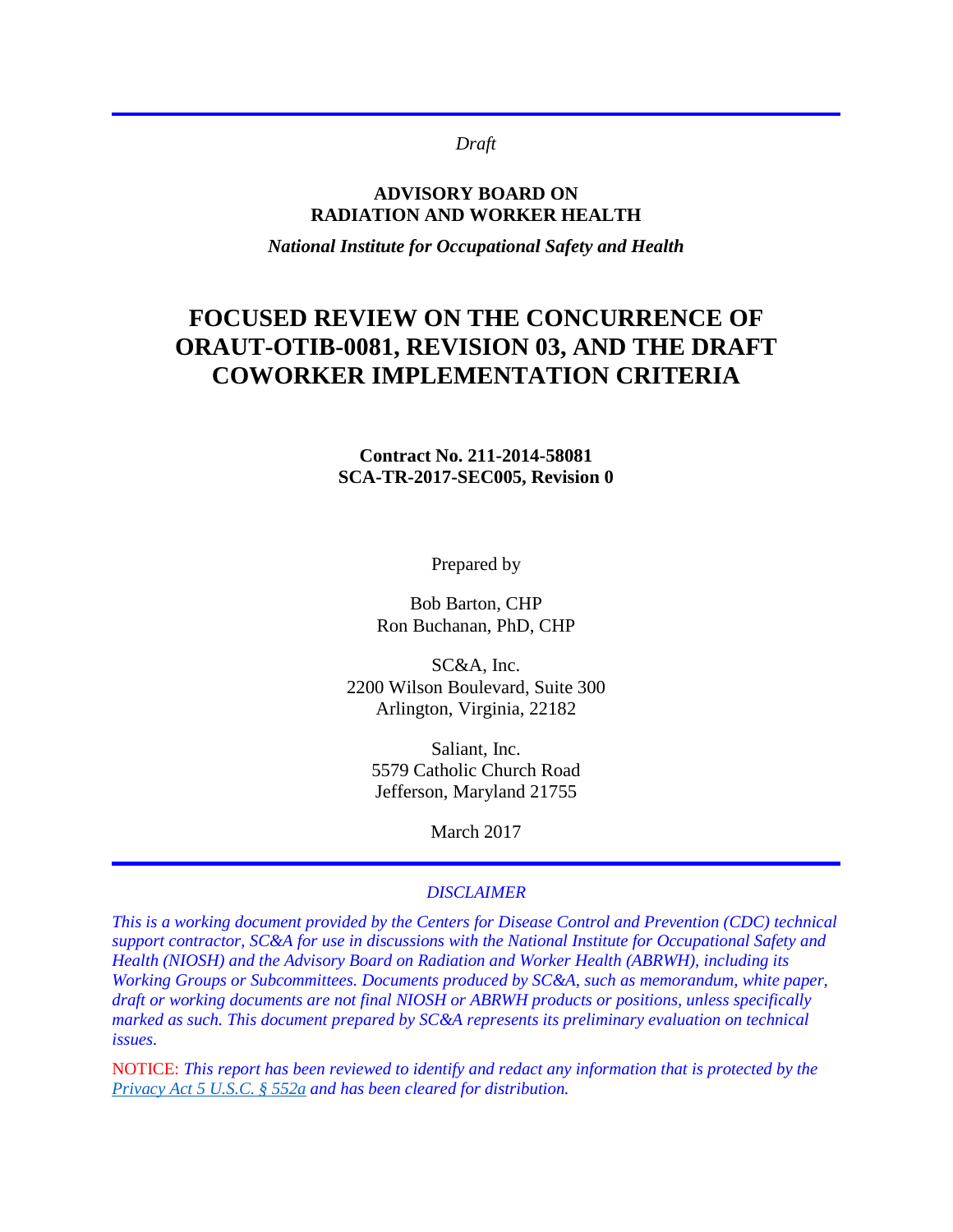| <b>Effective Date:</b> | <b>Revision No.</b> | <b>Document No./Description:</b> | Page No. |
|------------------------|---------------------|----------------------------------|----------|
| 3/13/2017              | 0 (Draft)           | SCA-TR-2017-SEC005               | 2 of 25  |

### **SC&A, INC.:** *Technical Support for the Advisory Board on Radiation and Worker Health Review of NIOSH Dose Reconstruction Program*

| <b>DOCUMENT TITLE:</b>                         | Focused Review on the Concurrence of ORAUT-OTIB-0081,<br>Revision 03, and the Draft Coworker Implementation Criteria |  |
|------------------------------------------------|----------------------------------------------------------------------------------------------------------------------|--|
| <b>DOCUMENT NUMBER/</b><br><b>DESCRIPTION:</b> | <b>SCA-TR-2017-SEC005</b>                                                                                            |  |
| <b>REVISION NO.:</b>                           | $0$ (Draft)                                                                                                          |  |
| <b>SUPERSEDES:</b>                             | N/A                                                                                                                  |  |
| <b>EFFECTIVE DATE:</b>                         | March 13, 2017                                                                                                       |  |
| <b>TASK MANAGER:</b>                           | Joe Fitzgerald [signature on file]                                                                                   |  |
| <b>PROJECT MANAGER:</b>                        | John Stiver, MS, CHP [signature on file]                                                                             |  |
| <b>DOCUMENT</b><br><b>REVIEWER(S):</b>         | John Stiver, MS, CHP [signature on file]<br>Joe Fitzgerald [signature on file]                                       |  |

### **Record of Revisions**

| <b>Revision</b><br><b>Number</b> | <b>Effective</b><br>Date | <b>Description of Revision</b> |
|----------------------------------|--------------------------|--------------------------------|
| $0$ (Draft)                      | 3/13/2017                | Initial issue                  |
|                                  |                          |                                |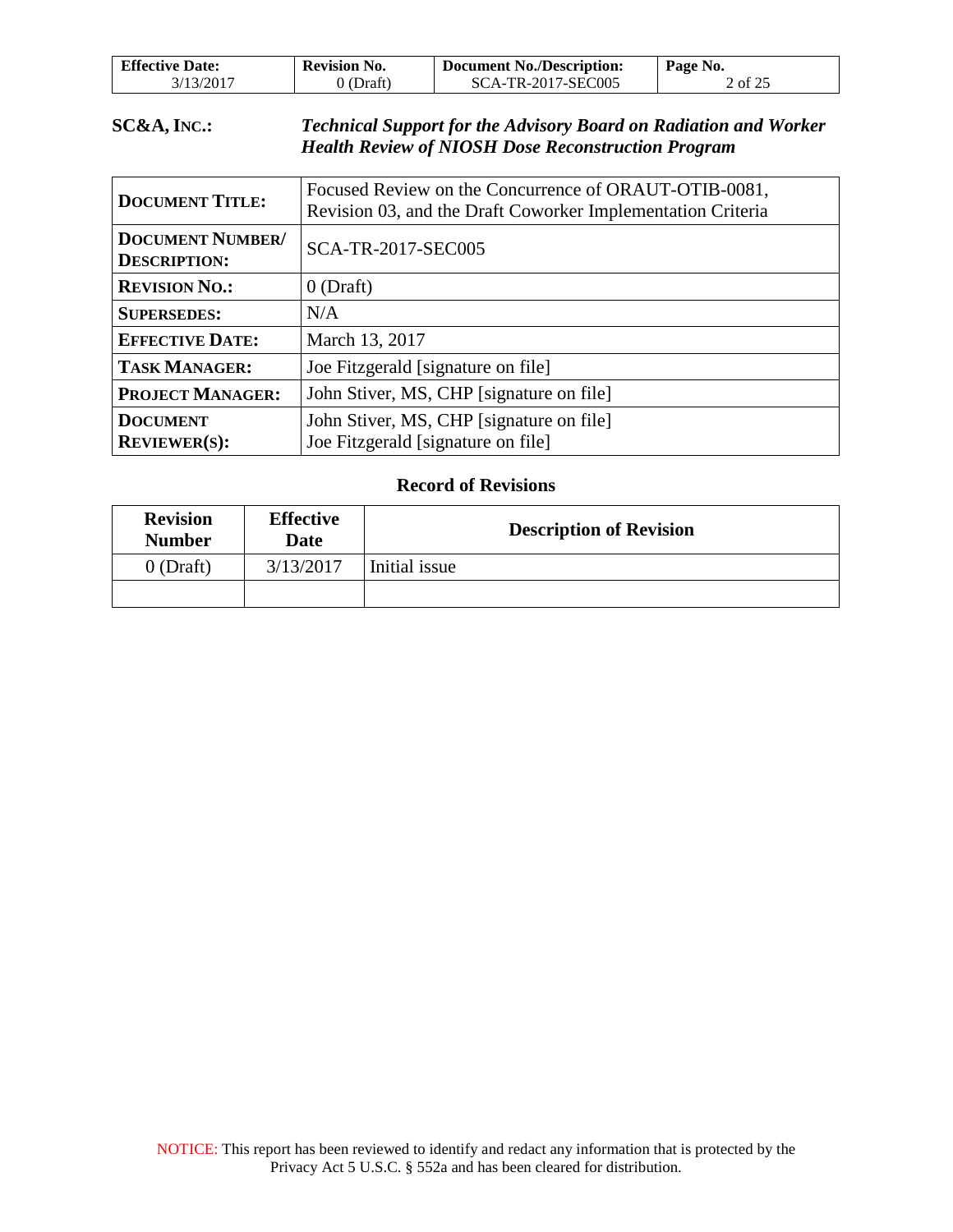| <b>Effective Date:</b> | <b>Revision No.</b> | <b>Document No./Description:</b> | Page No. |
|------------------------|---------------------|----------------------------------|----------|
| 3/13/2017              | 0 (Draft)           | SCA-TR-2017-SEC005               | 3 of 25  |

## **TABLE OF CONTENTS**

| 1.0 |     |                                                                   |  |
|-----|-----|-------------------------------------------------------------------|--|
| 2.0 |     |                                                                   |  |
|     | 2.1 |                                                                   |  |
|     | 2.2 |                                                                   |  |
| 3.0 |     |                                                                   |  |
|     | 3.1 | Completeness of Am/Cm/Cf Records for Trivalent and Thorium Intake |  |
|     | 3.2 |                                                                   |  |
|     | 3.3 |                                                                   |  |
| 4.0 |     |                                                                   |  |
| 5.0 |     |                                                                   |  |
| 6.0 |     |                                                                   |  |
| 7.0 |     |                                                                   |  |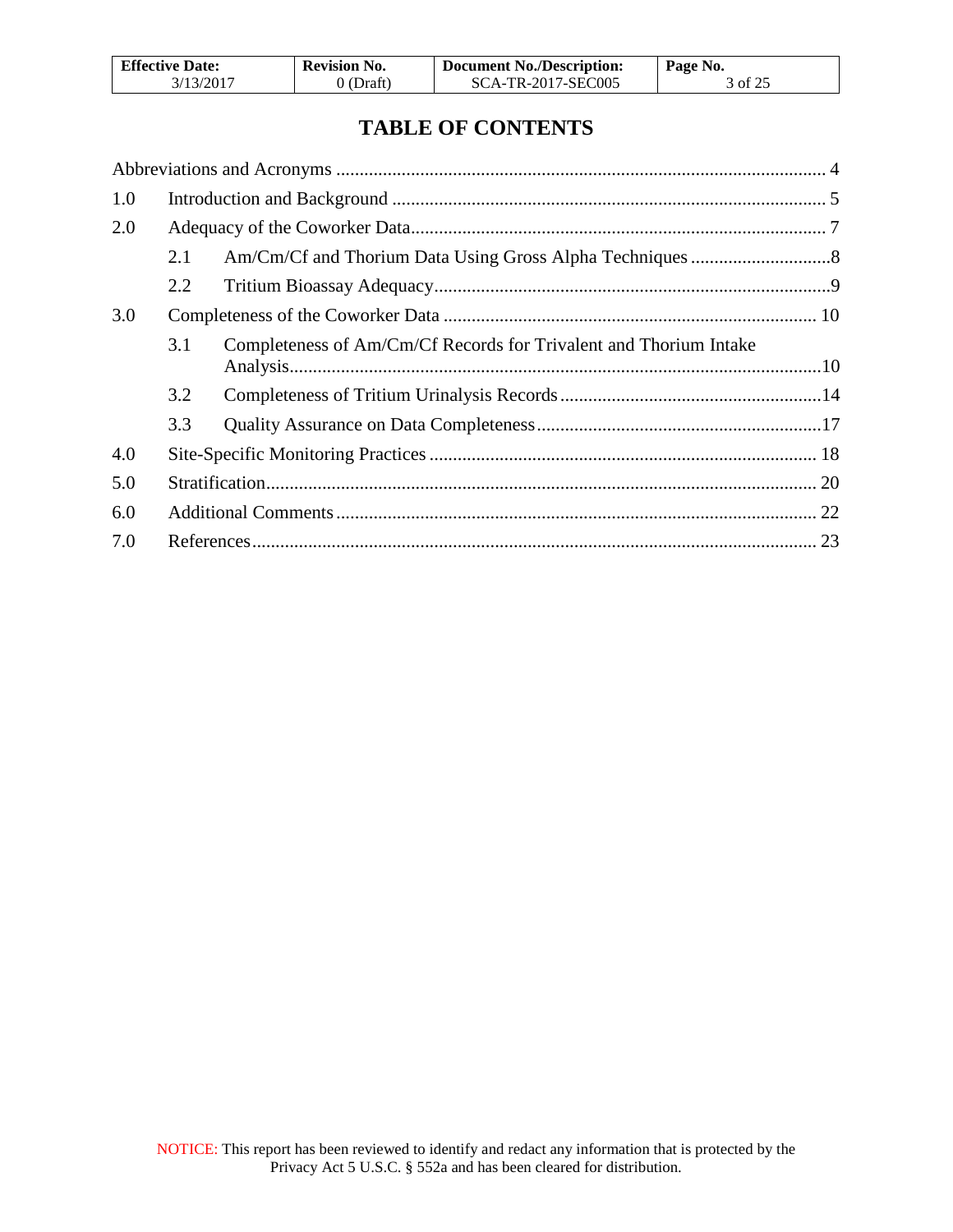| <b>Effective Date:</b> | <b>Revision No.</b> | <b>Document No./Description:</b> | Page No. |
|------------------------|---------------------|----------------------------------|----------|
| 3/13/2017              | 0 (Draft)           | SCA-TR-2017-SEC005               | 4 of 25  |

## **ABBREVIATIONS AND ACRONYMS**

<span id="page-3-0"></span>

| <b>ABRWH</b>   | Advisory Board on Radiation and Worker Health                  |
|----------------|----------------------------------------------------------------|
| Am             | americium                                                      |
| Cf             | californium                                                    |
| Cm             | curium                                                         |
| <b>CTW</b>     | <b>Construction Trade Worker</b>                               |
| dpm            | disintegrations per minute                                     |
| <b>EEOICPA</b> | Energy Employees Occupational Illness Compensation Program Act |
| <b>GSD</b>     | geometric standard deviation                                   |
| <b>HPRED</b>   | Health Physics Radiological Exposure Database                  |
| <b>IREP</b>    | Interactive RadioEpidemiological Program                       |
| <b>MDA</b>     | minimum detectable activity                                    |
| $\mu$ Ci       | microcurie                                                     |
| <b>NIOSH</b>   | National Institute for Occupational Safety and Health          |
| <b>NOCTS</b>   | NIOSH OCAS Claims Tracking System                              |
| <b>OCAS</b>    | Office of Compensation Analysis and Support                    |
| <b>ORAUT</b>   | Oak Ridge Associated Universities Team                         |
| QA             | quality assurance                                              |
| <b>SRDB</b>    | <b>Site Research Database</b>                                  |
| <b>SRS</b>     | Savannah River Site                                            |
| Th             | thorium                                                        |
| <b>TWOPOS</b>  | time-weighted one person-one sample                            |
| <b>WSRC</b>    | <b>Westinghouse Savannah River Company</b>                     |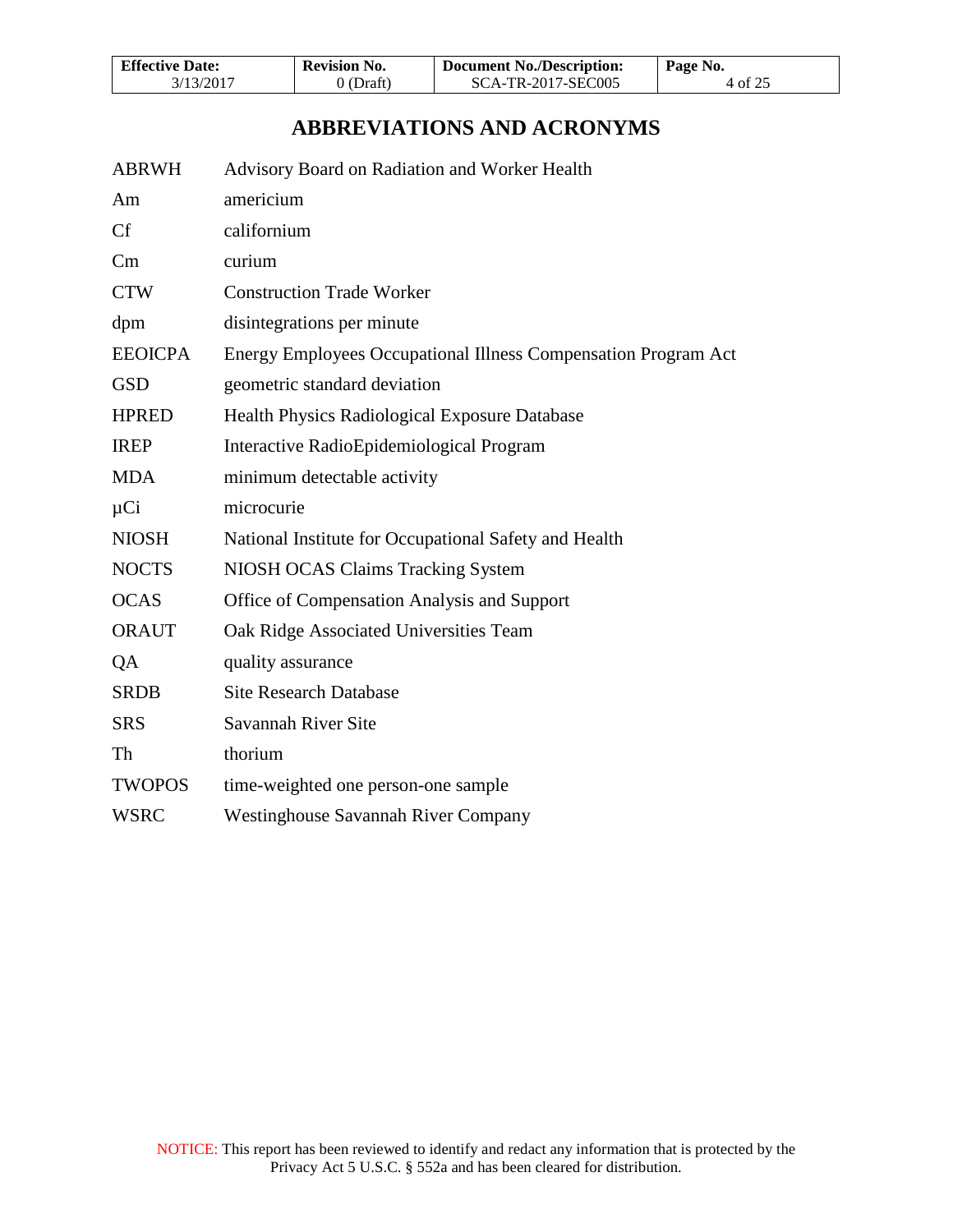| <b>Effective Date:</b> | <b>Revision No.</b> | <b>Document No./Description:</b> | Page No. |
|------------------------|---------------------|----------------------------------|----------|
| 3/13/2017              | 0 (Draft)           | SCA-TR-2017-SEC005               | 5 of 25  |

## **1.0 INTRODUCTION AND BACKGROUND**

<span id="page-4-0"></span>On November 22, 2016, Revision 03 to ORAUT-OTIB-0081, *Internal Coworker Dosimetry Data for the Savannah River Site* (NIOSH 2016a), was put into effect. The report describes the revised coworker models for trivalent actinides (americium/curium/californium [Am/Cm/Cf]), tritium, and thorium at the Savannah River Site  $(SRS)$ .<sup>[1](#page-4-1)</sup> The purpose of the coworker revisions was to implement, on a trial basis, the principles and instructions for building coworker models as detailed in the National Institute for Occupational Safety and Health (NIOSH) report, *Draft Criteria for the Evaluation and Use of Coworker Datasets Revision 04* (Neton 2015), which is also known simply as "the implementation guide."

The implementation guide provides generic program-wide criteria that must be satisfied for a proposed coworker model to be deemed acceptable for use in assigning unmonitored doses to claimants. The Advisory Board on Radiation and Worker Health (ABRWH) accepted the criteria laid out in the implementation guide, on a trial basis, until such time that it could be tested in the context of an actual site-specific coworker model. NIOSH was then tasked with employing the criteria in Neton 2015 to select coworker models at SRS. NIOSH 2016a was produced to demonstrate the use of the implementation guide for developing coworker models for three categories of radionuclides: trivalent actinides (Am/Cm/Cf), tritium, and thorium.

The implementation guide itself can be divided into four main criteria requirements:

- 1. Adequacy of the Coworker Data
- 2. Completeness of the Coworker Data
- 3. Characterization of the Site- and Radionuclide-Specific Monitoring Program
- 4. Coworker Model Stratification

This report presents SC&A's focused review of the three revised coworker models in the context of the application of the instructions and criteria in the implementation guide. Due to considerable overlap when examining the three separate coworker models as it relates to Neton 2015, this report is organized by the four main criterial requirements. However, specific and unique aspects of the individual coworker models are also discussed as appropriate in the individual sections. Section 6 provides additional comments that are not directly related to the coworker implementation guide.

Based on its review, SC&A has identified six findings and seven observations as follows.

**Finding 1:** The analysis of the completeness of trivalent logbook records provided in NIOSH 2016a ends in 1981, though the proposed coworker analysis of trivalent bioassay extends through 1989. It would be beneficial to extend the completeness analysis to all years in which trivalent urinalysis data is being proposed for coworker evaluation. This is particularly important

<span id="page-4-1"></span> $1$  As noted in NIOSH 2016a, coworker models for plutonium, uranium, cobalt-60, cesium-137, and neptunium were held in reserve to be added to a future revision.  $\overline{a}$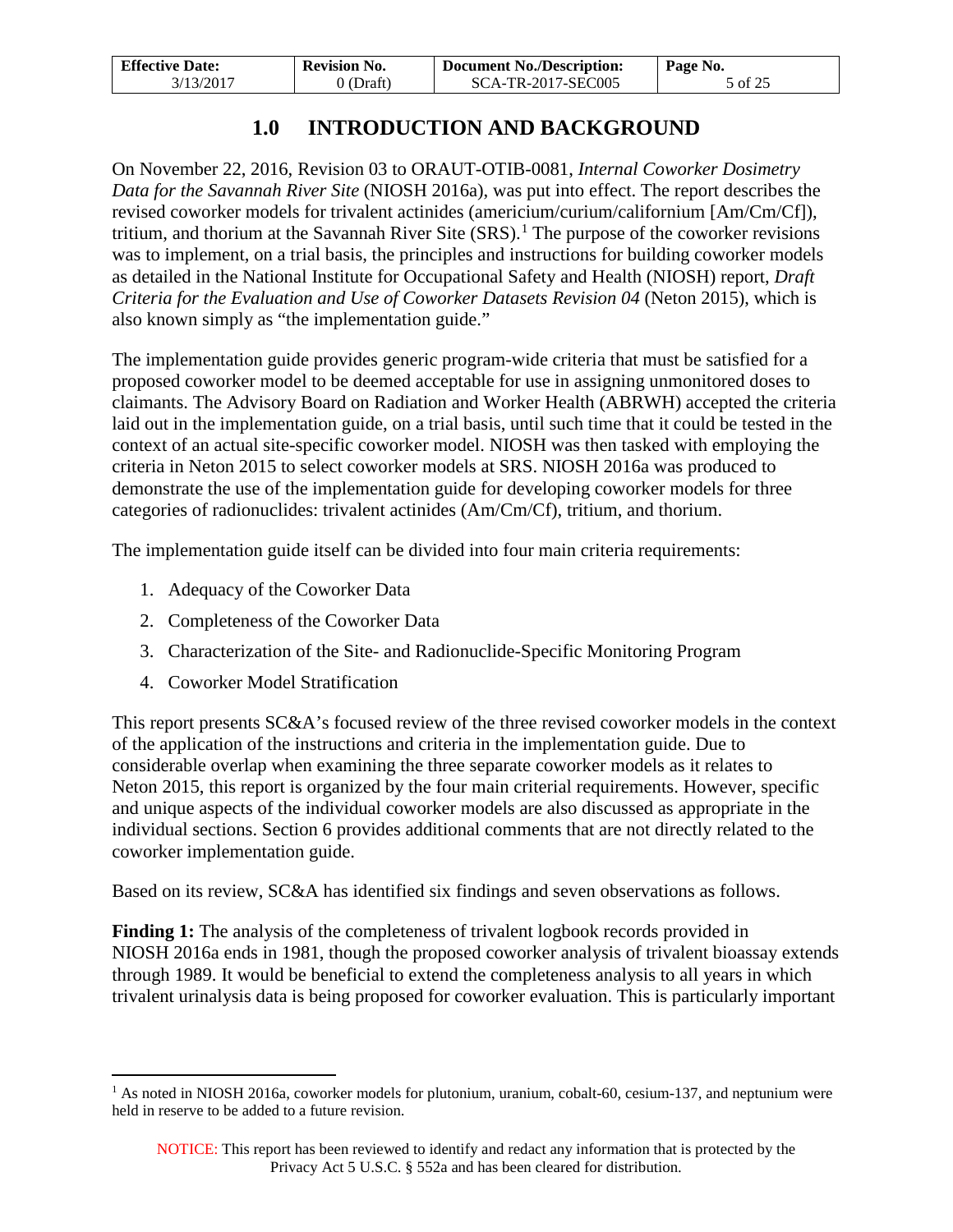| <b>Effective Date:</b> | <b>Revision No.</b> | <b>Document No./Description:</b> | Page No. |
|------------------------|---------------------|----------------------------------|----------|
| 3/13/2017              | 0 (Draft)           | SCA-TR-2017-SEC005               | 6 of 25  |

because the current completeness analysis suggests that the available logbook data totals are less than those reported in monthly and annual health physics summaries beginning in 1969.

**Finding 2:** SC&A does not find the discrepancies between reported bioassay totals of Am/Cm/Cf and available logbook results to be credibly explained by the inclusion of fecal results beginning in 1969. Evidence suggests that fecal results were tabulated separately, as shown in a Works Technical Report from January 1972 (DuPont 1972).

**Finding 3:** The combination of multiple years of trivalent actinide bioassay data during the 1980s was not sufficiently justified with a corresponding discussion of site activities and/or associated exposure potential at SRS as mandated in Neton 2015. Group or cohort monitoring may justify the appropriate combination of annual data; however, this practice was not sufficiently established in NIOSH 2016a.

**Finding 4:** The SRS bioassay procedures for routinely monitored workers during the early periods (1954–1970 for tritium and 1964–1967 for exotic trivalent actinides) are not addressed in NIOSH 2016a. SC&A's review of the Bioassay Control Reports referenced for this period did not find any sampling schedules or bioassay procedures listed. Therefore, it would be advantageous to have additional information about the bioassay requirements for the early periods.

**Finding 5:** While evaluating monitoring practices related directly to thorium is not possible because SRS did not directly monitor for thorium, a discussion of the relationship between trivalent actinide monitoring practices and thorium exposure potential is warranted to establish that Am/Cm/Cf urinalysis data are an appropriate surrogate for thorium exposures. It does not appear that a verification demonstrating that a sufficient percentage of known thorium workers were included in the Am/Cm/Cf coworker dataset was performed, as was requested at the February 5, 2014, meeting of the SRS Work Group (ABRWH 2014a).

**Finding 6:** Derived coworker intakes were stratified into construction and non-construction workers for each of the three revised coworker models. However, NIOSH 2016a does not present the statistical basis used to determine that stratification is necessary for each radionuclide of interest and for each time period as detailed in ORAUT-RPRT-0053, Revision 02, *Analysis of Stratified Coworker Datasets* (NIOSH 2014a), as well as in the implementation guide (Neton 2015).

**Observation 1:** SC&A requests clarification and/or documentation of the analytical chemistry phenomenon in which chelation treatment causes heterogeneity of contaminants for aliquots of a single bioassay voiding.

**Observation 2:** Derived coworker doses appear to increase substantially beginning in 1958, which coincides with the change in bioassay analysis for tritium. The cause for the apparent change in exposure potential should be discussed to determine if the prior method to detect tritium intakes was insufficient or if actual exposures markedly increased during this time, which would explain the increase in coworker doses.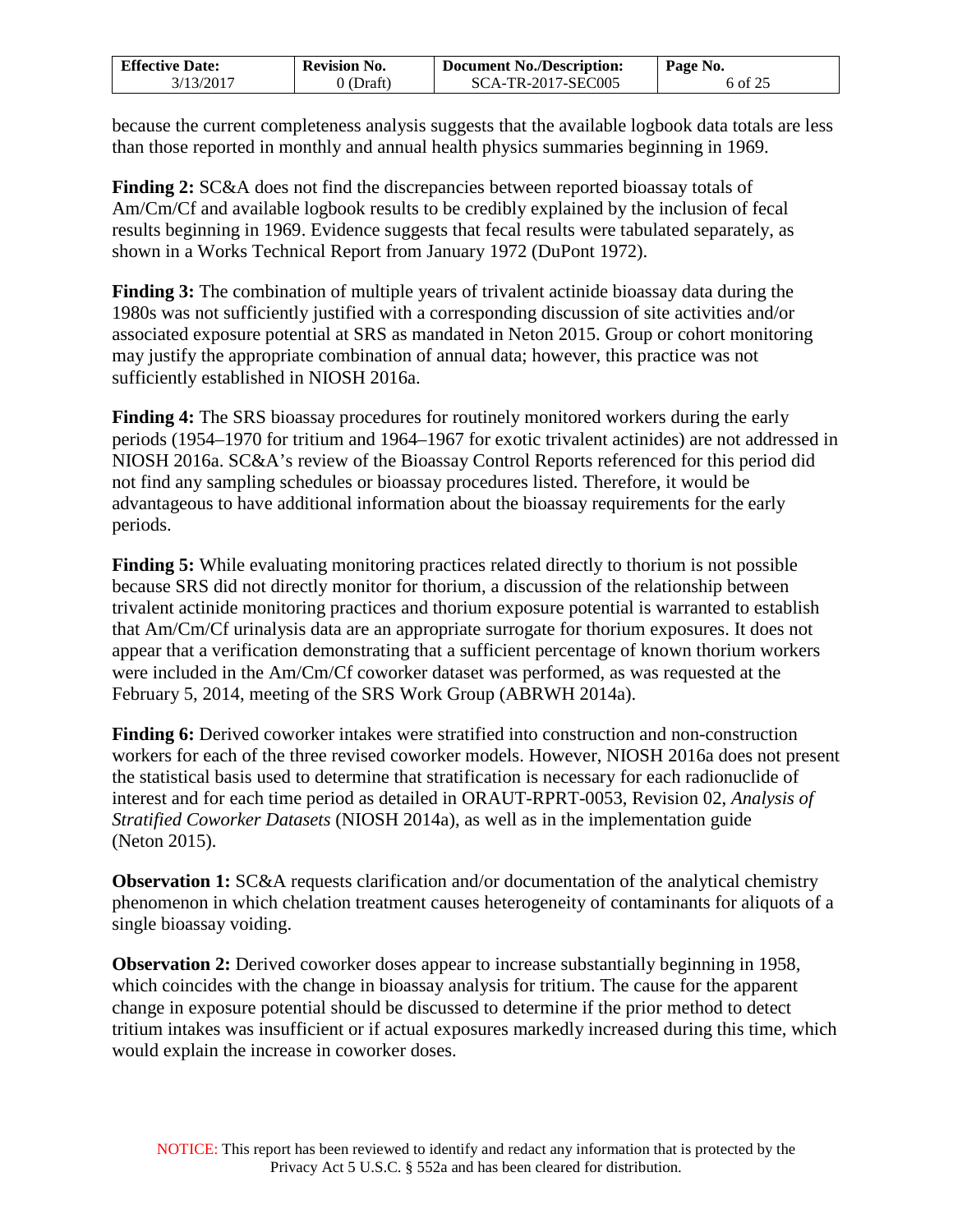| <b>Effective Date:</b> | <b>Revision No.</b> | <b>Document No./Description:</b> | Page No. |
|------------------------|---------------------|----------------------------------|----------|
| 3/13/2017              | (Draft)             | SCA-TR-2017-SEC005               | 7 of 25  |

**Observation 3:** It is unclear based on NIOSH 2016a how NIOSH intends to reconstruct intakes of exotic trivalent actinides and thorium post-1989 (e.g., extension of 1989 derived coworker intake rates, use of electronic Health Physics Radiological Exposure Database [HPRED] data, or application of some fraction of the derived air concentration).

**Observation 4:** Discrepancies between the number of available exotic trivalent logbook entries and health physics summary reports prior to 1969 are not discussed in NIOSH 2016a. Documentation of the internal monitoring in 1967 may indicate that health physics summary reports did not include Construction Trade Workers (CTWs).

**Observation 5:** It is not clear to SC&A why the date of the bioassay sample is not considered a "critical field" for the purposes of performing quality assurance (QA) tests on the transcribed dataset for trivalent actinides as well as tritium. The date of the sample is a crucial component to correctly performing the time-weighted one person-one sample (TWOPOS) calculation for Am/Cm/Cf and thorium as well as the annual dose for tritium.

**Observation 6:** SC&A requests clarification on what aspects of the tritium coworker model analysis were subject to the QA criteria described in Section 2.0 of Neton 2015 and proceduralized in ORAUT-RPRT-0078, *Technical Basis for Sampling Plan* (NIOSH 2016b). Based on SC&A's interpretation of the analysis in NIOSHT 2016a, it appears that only the delineation between construction and non-construction workers was tested for quality assurance.

**Observation 7:** The available CTW bioassay data for subcontractors has yet to be validated and verified; i.e., it has yet to be demonstrated that the majority of the subcontractor CTW bioassay data has been located and has correctly been transcribed to the databases used to create the coworker model intakes. This validation and verification activity is currently being undertaken at the direction of the SRS Work Group.

**Observation 8:** NIOSH 2016a appears to contradict itself on whether prime CTWs represent a similar monitoring protocol as subcontractor CTWs. Prime construction workers are described as being exposed "temporarily but frequently for short periods" but also on an annual bioassay schedule specified by the bioassay control procedures. Subcontractor workers were monitored on a case-by-case basis depending on the localized requirements of the job.

# **2.0 ADEQUACY OF THE COWORKER DATA**

<span id="page-6-0"></span>In general terms, the "adequacy" of a given dataset refers the suitability of the data to reflect the actual exposure it is intended to reconstruct. Concerns about data adequacy can vary significantly from one situation to the next. For example, if one were to use whole body count data to reconstruct the dose to a particular contaminant that was not specifically measured, one might have concerns about whether the calibration and/or energy range of the device was adequate to capture the contaminant of interest. As a corollary to the appropriateness of the data intended for use in coworker development, adjustments must often be made to the data to allow for the correct interpretation of the numerical results. In this case, the datasets in question concern the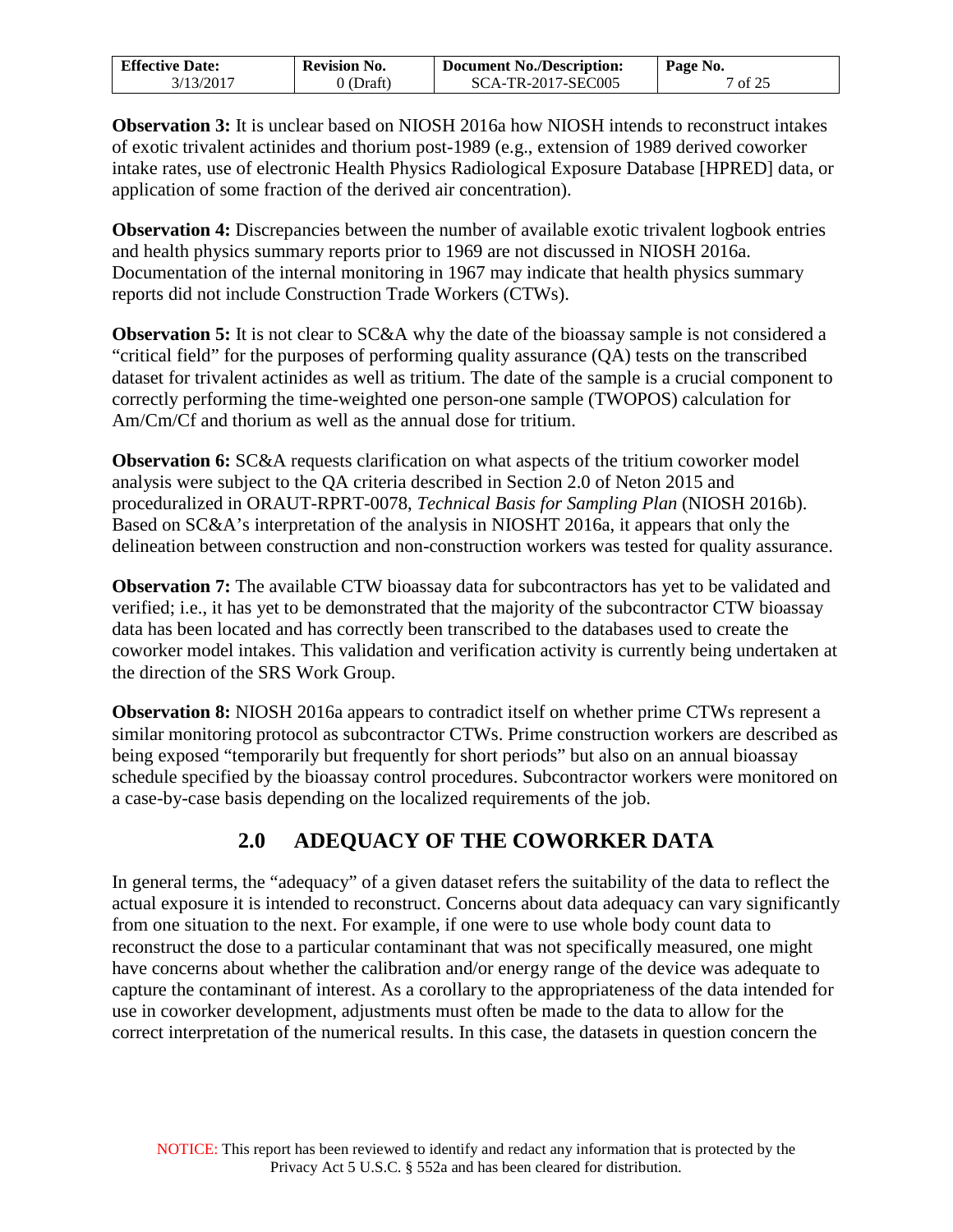| <b>Effective Date:</b> | <b>Revision No.</b> | <b>Document No./Description:</b> | Page No. |
|------------------------|---------------------|----------------------------------|----------|
| 3/13/2017              | 0 (Draft)           | SCA-TR-2017-SEC005               | 8 of 25  |

use of "modified" gross alpha<sup>[2](#page-7-1)</sup> urinalysis to reconstruct intakes of trivalent actinides and thorium and tritium urinalysis to reconstruct tritium.

### <span id="page-7-0"></span>**2.1 Am/Cm/Cf AND THORIUM DATA USING GROSS ALPHA TECHNIQUES**

In the case of the trivalent actinides (Am/Cm/Cf), NIOSH 2016a discusses data adequacy in Sections 4.1.1.3, 4.1.1.4, 4.1.2.3, and 4.1.2.4. Section 4.1.1.3 discusses the chemical procedures and analytical limits in place for analyzing the gross alpha bioassay samples from the mid-1960s through the 1990s. It also discusses the chemicals used to limit alpha self-absorption. This is consistent with the criteria in paragraph 1, Section 2.1, of Neton 2015:

*When urine samples are used, this should include a review of the sample collection methods, any chemical processes employed, and radiation counting equipment used.* 

Section 4.1.1.4 describes how the data are interpreted, in particular, the unique situation at SRS in which a single bioassay result or "voiding" was often counted multiple times and then averaged to obtain a final result. This process has been the subject of considerable Work Group discussion (ABRWH 2014b, pages 186–198). SC&A's February 24, 2014, memorandum, *Discussion Items and Clarifications for February 26th Work Group Meeting* (SC&A 2014a), provides examples in which aliquots of the same urinalysis sample were measuring significantly different activities even at orders of magnitude above the detection limit. This exact scenario is presented in Neton 2015:

*If widely different results from the same aliquot are observed, the effect this might have on the usefulness of the data should be considered.* [page 5]

This potential issue of variability in the trivalent actinide data is detailed in SC&A's 2013 white paper, *SC&A Review of Addendum 3 to the NIOSH Savannah River Site Special Exposure Cohort (SEC-00103) Evaluation Report*, and SC&A 2014a. The observation of significant variability among aliquots of the same sample, including samples well above the detection limit, is the subject of Section 4.1.1.4 and also Attachment B to NIOSH 2016a. NIOSH explains that such variability is to be expected in aliquots of the same voiding for workers who are undergoing chelation treatment. NIOSH 2016a also states that the aliquots were actually different portions of the voiding and not simply a recounting of the same portion of the sample, which is an important distinction. If the repeated disc counts had been from the same exact portion of the physical specimen, then the issue of heterogeneity among samples would be moot. However, NIOSH 2016a did not provide any reference to assert this statement that the aliquots represented *different* portions of the same specimen.

**Observation 1:** SC&A requests clarification and/or documentation of the analytical chemistry phenomenon in which chelation treatment causes heterogeneity of contaminants for aliquots of a single bioassay voiding.

<span id="page-7-1"></span><sup>&</sup>lt;sup>2</sup> The term "modified gross alpha" is simply intended to convey that neptunium, plutonium, and uranium have been stripped away from the sample prior to counting the exotic transuranics and thorium.  $\overline{a}$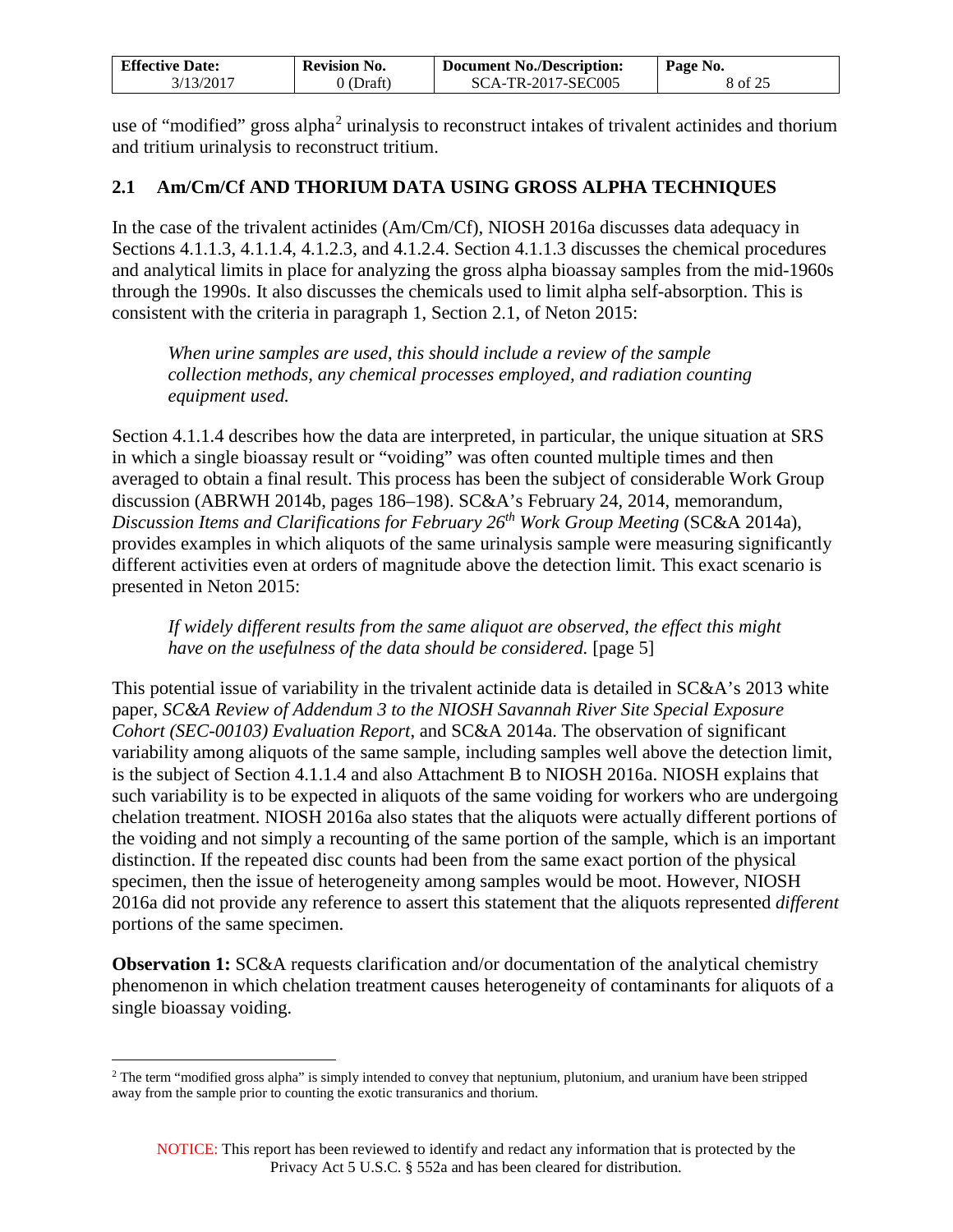| <b>Effective Date:</b> | <b>Revision No.</b> | <b>Document No./Description:</b> | Page No. |
|------------------------|---------------------|----------------------------------|----------|
| 3/13/2017              | ) (Draft)           | SCA-TR-2017-SEC005               | 9 of 25  |

Section 4.1.1.3 of NIOSH 2016a discusses the samples that were correctly excluded from the coworker analysis. Such samples include workers who underwent chelating treatment (this issue was the subject of Finding 17 of SC&A 2013), as well as worker records associated with known significant uptake incidents. For the latter exclusion category, NIOSH identified four incidents and associated records that were associated with known intakes. This is appropriate, as bioassay samples associated with incidents are not suitable for construction of a chronic exposure coworker. Although it is probable that not all chelation and incident events were identified and removed, inadvertent inclusion of such samples is favorable to the claimant.

Finally, because the thorium coworker model uses the same modified gross alpha urinalysis that was used for the trivalent actinides, the same adequacy topics discussed for Am/Cm/Cf apply to thorium. As explained in NIOSH 2016a, thorium was modeled separately from the trivalent actinides due to the different biokinetic properties between the two radionuclide categories. However, it should be recognized that an actual uptake of Th-232 Type S that registered a positive urinalysis result would be very improbable without a known (and likely welldocumented) uptake incident. Comparison of the resulting lung doses from thorium Type S are upwards of 300 times higher when compared with assigning Am-241 Type M for the same bioassay result. While this may call into question the applicability of using these data to represent thorium exposures, NIOSH has explained in the past that such large changes in the magnitude of doses are common under the auspices of the Energy Employees Occupational Illness Compensation Program Act (EEOICPA) and occur in many other dose reconstruction situations (ABRWH 2014b, pages 130–138).

### <span id="page-8-0"></span>**2.2 TRITIUM BIOASSAY ADEQUACY**

For the revised tritium coworker model, NIOSH 2016a evaluates data adequacy in Section 4.2.1.3. Included in this section is a description of the changing methods for measuring tritium in urine, such as the use of liquid scintillation techniques instead of ionization chambers, which occurred in 1958. Table 5-3 of NIOSH 2016a lists the recommended annual coworker tritium doses for the period 1954–1990. This table indicates that the 50th and 95th percentile doses for both non-CTWs and CTWs increased for the period from 1958 into the 1980s when compared to the values for the prior period (1954–1957).

**Observation 2:** Derived coworker doses appear to increase substantially beginning in 1958, which coincides with the change in bioassay analysis for tritium. The cause for the apparent change in exposure potential should be discussed to determine if the prior method to detect tritium intakes was insufficient or if actual exposures markedly increased during this time, which would explain the increase in coworker doses.

Notably, NIOSH identified that during the 1980s, results were reported that were less than the assumed reporting level of 0.5 microcuries per liter  $(\mu Ci/L)$ . NIOSH has assumed that the true minimum detectable activity (MDA), which can vary from sample to sample, was much less than the reporting level and, thus, that results that are less than the reporting level can be considered "real." While SC&A does not have cause to refute that assumption, it would be beneficial to document the relative magnitude of the true MDA to justify the use of values lower than the reporting level in coworker development.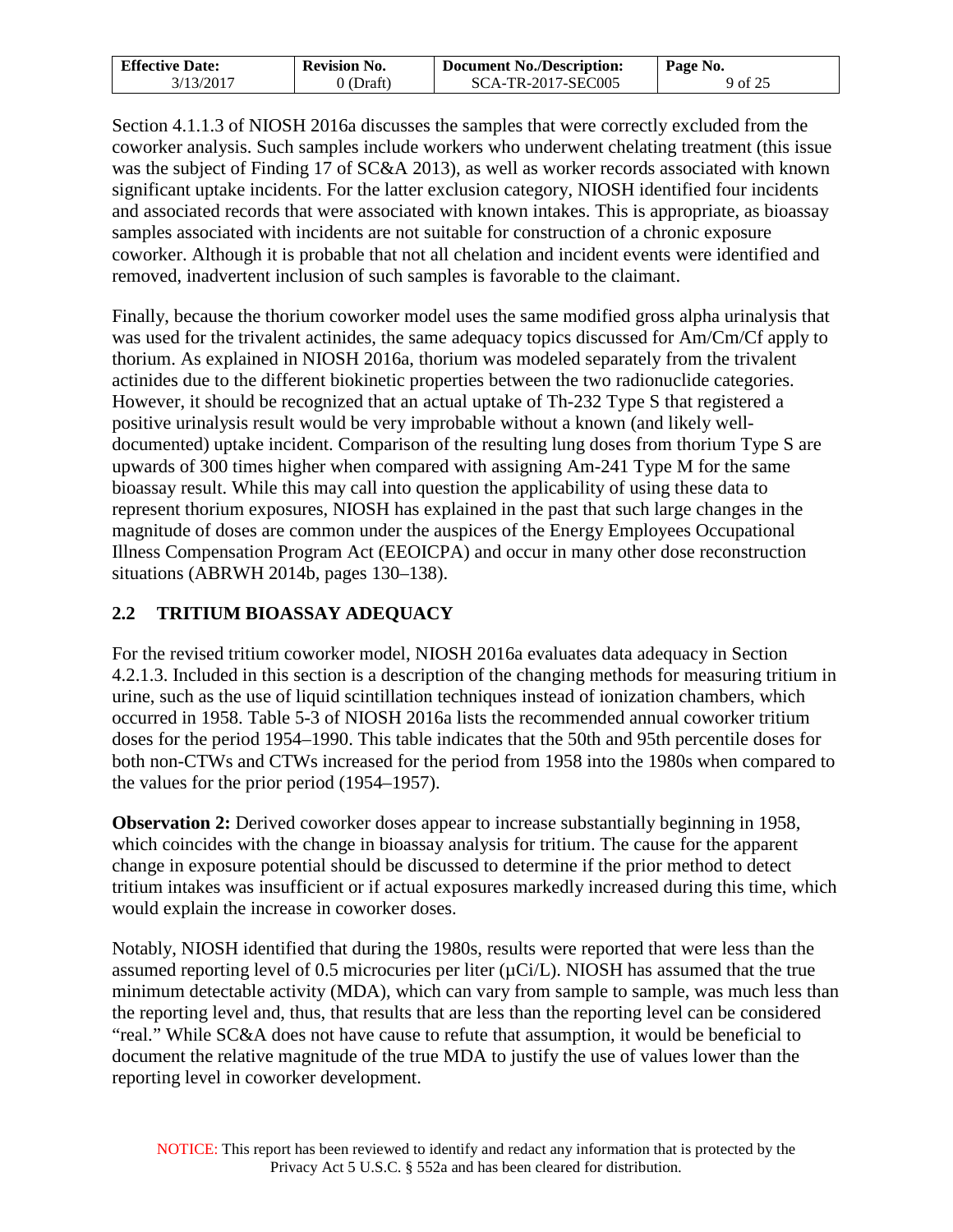| <b>Effective Date:</b> | <b>Revision No.</b> | <b>Document No./Description:</b> | Page No. |
|------------------------|---------------------|----------------------------------|----------|
| 3/13/2017              | (Draft)             | SCA-TR-2017-SEC005               | 10 of 25 |

Section 4.2.1.3 also discusses the quality control activities that included checks on a daily, weekly, monthly, and quarterly basis as outlined in the SRS *Internal Dosimetry Technical Basis Manual*, dated December 20, 1990 (WSRC 1990). While such information is useful and consistent with the criteria discussed in Section 2.1, paragraph 3, of Neton 2015, references describing the quality control process during earlier years would certainly be beneficial (if available).

In addition, Section 4.2.3 provides details on how the tritium data were specifically interpreted and calculated as tritium doses and not intakes. For a variety of reasons, tritium is correctly treated differently than other internal contaminants. Section 4.2.3 describes the use of ORAUT-OTIB-0011, *Tritium Calculated and Missed Dose Estimates,* Revision 00 (NIOSH 2004), which provides the procedure for directly calculating effective dose from tritium urine bioassay. Considerations have been made for individuals who have bioassay samples that are greater than 40 days apart, which is the biological half-life for organically bound tritium. SC&A has previously reviewed NIOSH 2004, and all issues raised during that review were discussed by the Subcommittee on Procedures Review and subsequently closed.

## **3.0 COMPLETENESS OF THE COWORKER DATA**

<span id="page-9-0"></span>The completeness of a given dataset reflects the extent to which technically acceptable monitoring data are available for coworker analysis. This consideration is related not only to the general quantity of available data but also to whether data may be missing on a temporal or location-specific basis. As Neton 2015 notes, the actual quantity of data is not directly indicative of the completeness of the records. For smaller scale operations, which may have been intermittent and involved relatively few workers, one would expect the monitoring records to reflect that. On the other hand, for larger scale operations, such as a uranium refinery that operated continuously, one would expect to see a relatively large number of samples commensurate with the exposed workforce and minimal unexplained temporal variation. Section 3.1 below presents the completeness of the exotic trivalent/thorium records, while the completeness of tritium records is discussed in Section 3.2. Section 3.3 describes the QA criteria in transcribing hard copy records into a database suitable for coworker assessment.

### <span id="page-9-1"></span>**3.1 COMPLETENESS OF Am/Cm/Cf RECORDS FOR TRIVALENT AND THORIUM INTAKE ANALYSIS**

Data completeness is discussed NIOSH 2016a in Sections 4.1.2.1, 4.1.2.2, 4.1.3, and Attachment E for trivalent actinides. As presented in Section 4.1.2.1, trivalent actinide data were transcribed from available laboratory logbooks from 1963 through 1989. Per the discussion in that section, beginning in 1991 the HPRED database provides monitoring records for trivalent actinides; however, it does not appear that these data were evaluated for assignment of intakes post-1989 despite statements in Section 4.2.3 to the contrary. Section 5.0 of NIOSH 2016a states the following concerning assignment of intakes following the last evaluated time period:

*The intake rates or dose for the last year listed may be extended to subsequent years as a measure favorable to claimants.* [page 31]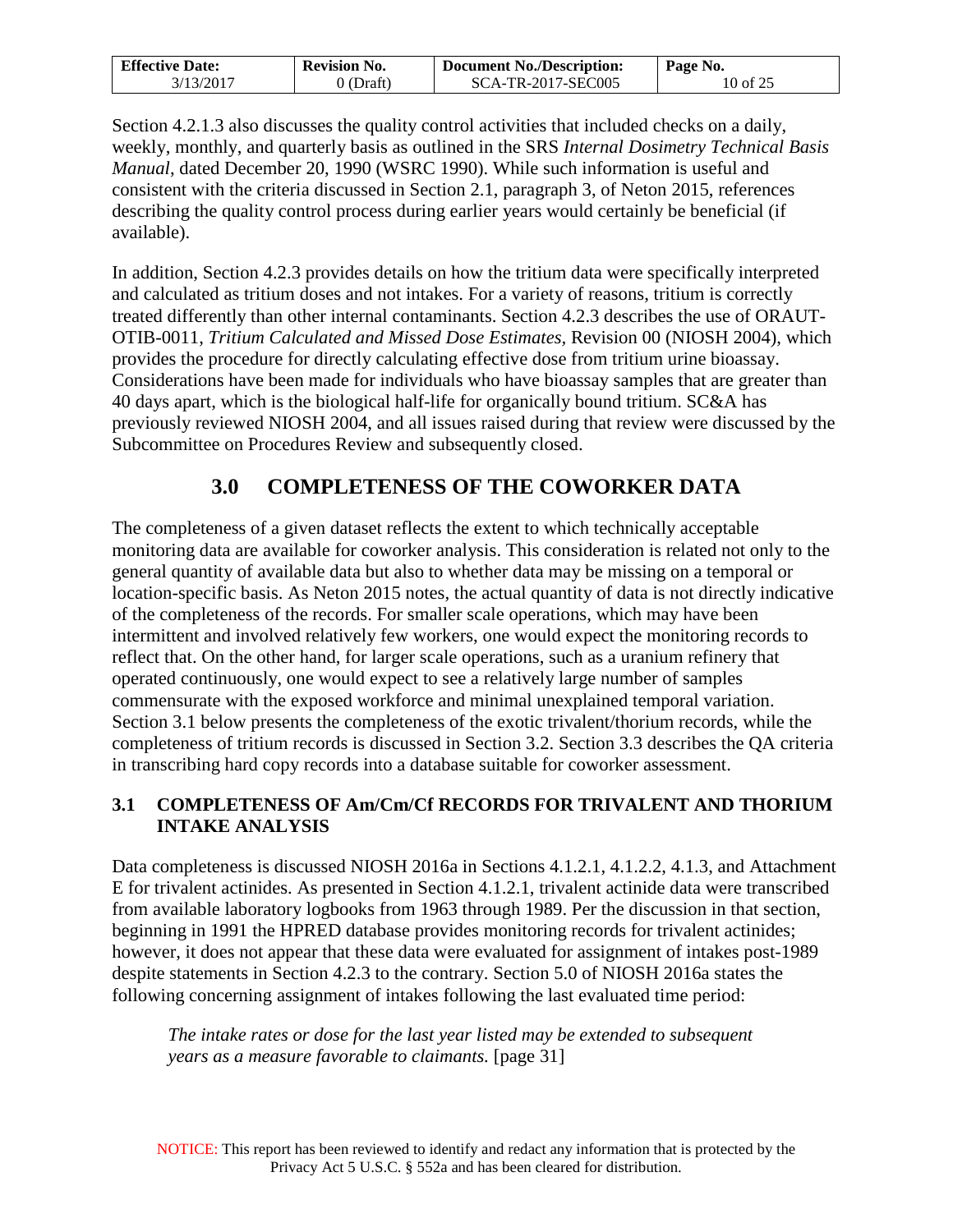| <b>Effective Date:</b> | <b>Revision No.</b> | <b>Document No./Description:</b> | Page No. |
|------------------------|---------------------|----------------------------------|----------|
| 3/13/2017              | ) (Draft)           | SCA-TR-2017-SEC005               | 11 of 25 |

Although it is not uncommon to assume that exposures generally decreased as time went on at a given facility, the later trivalent data available in HPRED should be compared against the currently recommended methodology to assure that extension of derived intakes from 1989 into later years is an appropriate and bounding approach. Furthermore, discussions during SRS Work Group meetings had indicated that NIOSH intended to use a fraction of the derived air concentration to assign exposures to at least thorium beginning in 1990 (ABRWH 2014a, pages 242–260; ABRWH 2014b, pages 205–208).

**Observation 3:** It is unclear based on NIOSH 2016a how NIOSH intends to reconstruct intakes of exotic trivalent actinides and thorium post-1989 (e.g., extension of 1989 derived coworker intake rates, use of electronic HPRED data, or application of some fraction of the derived air concentration).

To evaluate the completeness of the available records, NIOSH compared their transcribed logbook data by year against summary data in the annual bioassay control reports. This constitutes a direct comparison between the number of samples collected at the site and the number available for use in coworker development. Table 4-1 of Section 4.1.2.1 of NIOSH 2016a presents this analysis, which compared records from 1963 to 1981.

**Finding 1:** The analysis of the completeness of trivalent logbook records provided in NIOSH 2016a ends in 1981, though the proposed coworker analysis of trivalent bioassay extends through 1989. It would be beneficial to extend the completeness analysis to all years in which trivalent urinalysis data is being proposed for coworker evaluation. This is particularly important because the current completeness analysis suggests that the available logbook data totals are less than those reported in monthly and annual health physics summaries beginning in 1969.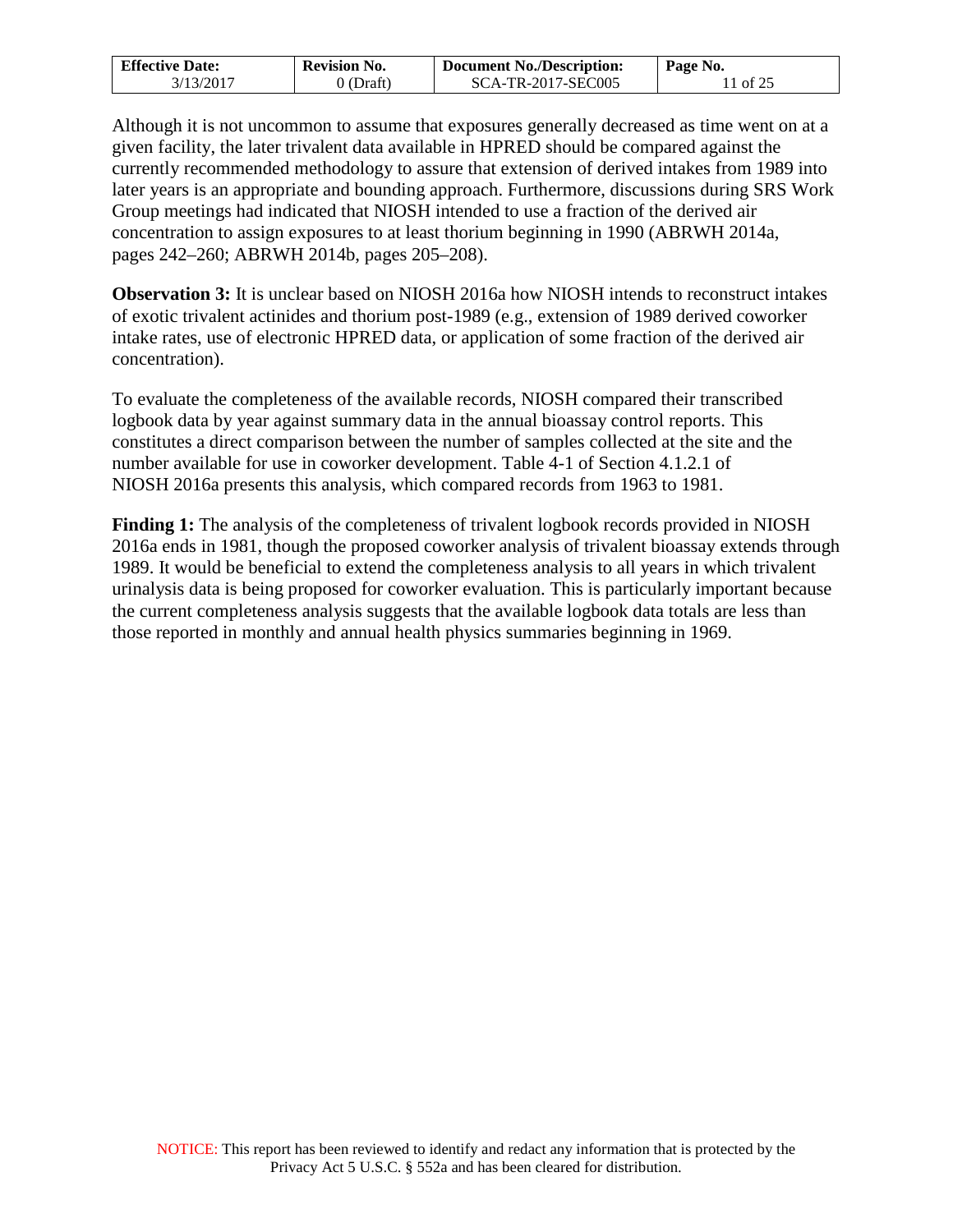| <b>Effective Date:</b> | <b>Revision No.</b> | <b>Document No./Description:</b> | Page No. |
|------------------------|---------------------|----------------------------------|----------|
| 3/13/2017              | (Draft)             | SCA-TR-2017-SEC005               | 12 of 25 |





As seen Figure 1 for the years 1963–1968, there were generally more samples found in the laboratory logbooks than were reported in the actual annual summaries. Beginning in 1969, there were generally fewer urinalysis samples found in the laboratory logbooks than were reported in the annual summaries. NIOSH 2016a states the following concerning discrepancies between total number of available samples and the annual summaries:

*The ability to compare these numbers directly is limited by the fact that the logbooks record the date of sample collection while the summaries indicate the number of analyzed samples and include fecal samples for 1969 and after. On some occasions samples were not analyzed until months after collection. Before 1969, the number of recorded samples in the logbooks exceeds the number in the summaries. Beginning in 1969, on average, about 90% of the number of samples in the summaries are recorded in the logbooks and fecal samples can be assumed to account for at least part of the difference.* [emphasis added] [page 20]

While SC&A agrees that changes between the sampling collection and analysis date can create fluctuations when trying to compare the bioassay totals, it is logical that such fluctuations would generally center around unity, with one period having a larger number of logbook results and the subsequent period having lower numbers, and vice versa. In general, the trends shown in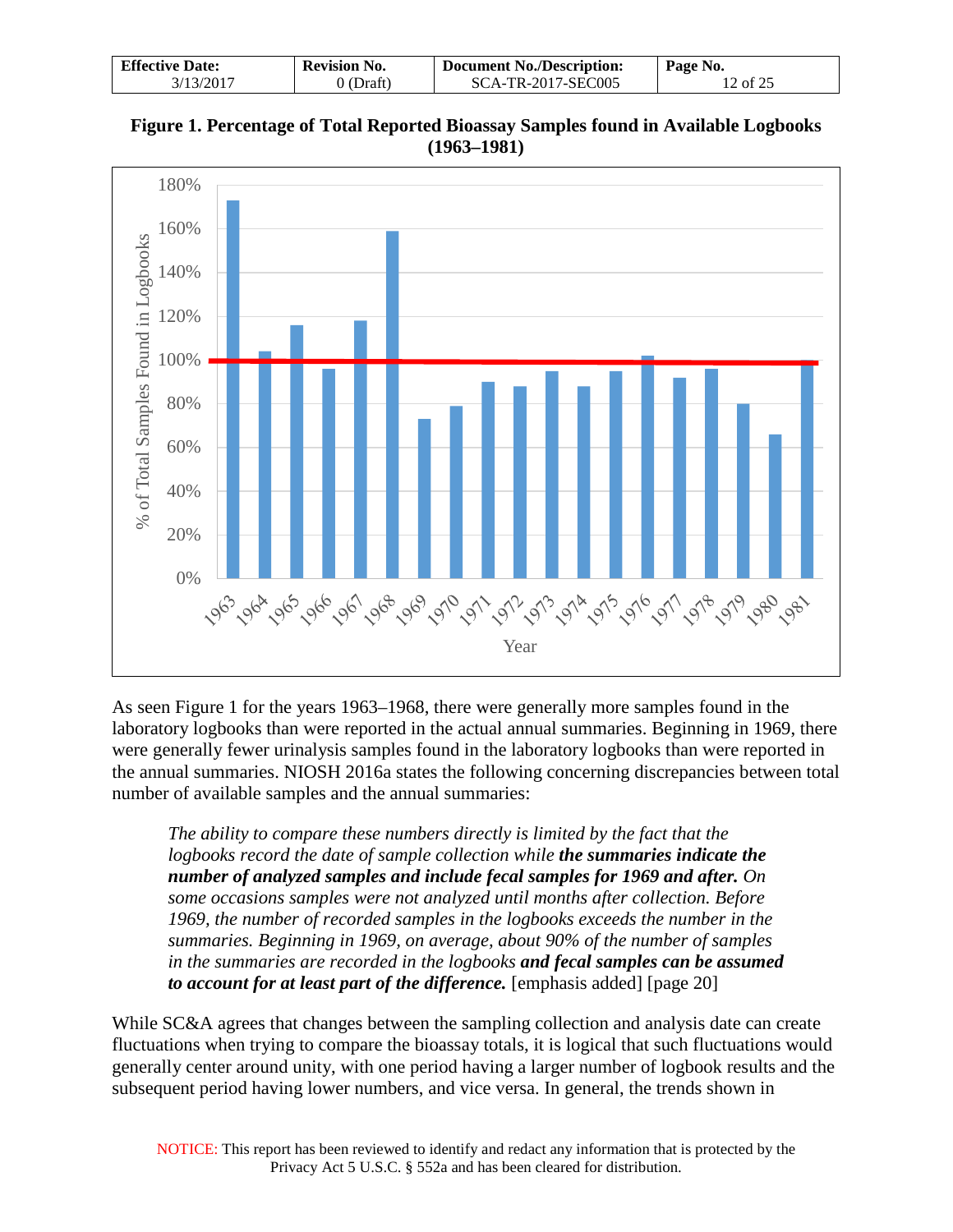| <b>Effective Date:</b> | <b>Revision No.</b> | <b>Document No./Description:</b> | Page No. |
|------------------------|---------------------|----------------------------------|----------|
| 3/13/2017              | J (Draft)           | SCA-TR-2017-SEC005               | 13 of 25 |

Table 4-1 show consistently higher numbers of logbook samples before 1969 and consistently lower numbers of logbooks samples beginning in 1969.

NIOSH further states that starting in 1969, the bioassay control totals included fecal samples, which explains why there are fewer urinalysis samples in the laboratory logbooks than what are reported for the year. However, there is no indication given as to what portion of the apparently missing bioassay results are accounted for by the inclusion of fecal analysis totals. SC&A did not observe indications in the referenced documentation to indicate that the totals found included fecal sampling beginning in 1969, and no other references were provided to affirm that fecal sampling was included in the total.

In fact, a Works Technical Report from 1972 (DuPont 1972) appears to refute the notion that bioassay totals included fecal sampling after 1969 (see Figure 2). As can be seen in Figure 2, bioassay results are broken out by urine and feces (not pictured are also a tabulation of blood samples). The 2,016 total Am/Cm samples in 1971 exactly matches the total in Table 4-1 of NIOSH 2016a.

**Figure 2. Example Works Technical Report Showing Bioassay Totals from 1971** 

|                                                    |                          |                                                   |                |                                                                                        | TABLE HP-1  | <b>BIOASSY RESULTS</b>                         |                     |                          |                                                     |
|----------------------------------------------------|--------------------------|---------------------------------------------------|----------------|----------------------------------------------------------------------------------------|-------------|------------------------------------------------|---------------------|--------------------------|-----------------------------------------------------|
|                                                    |                          |                                                   | <b>Urine</b>   |                                                                                        |             |                                                |                     | <b>Feces</b>             |                                                     |
|                                                    | Positive<br>Samples      | Maximum<br>Concentration                          | Month          | Confirmed Uptakes<br>Year<br>to Date                                                   | Month       | No. of Samples<br>Year <sup>-</sup><br>to Date | Positive<br>Samples | Maximum<br>Concentration | No. of Samples<br>Year<br>Month<br>to Date          |
| <b>Iritium</b><br>Uranium                          | 1402<br>19               | $15 \text{ }\mu \text{C}1/1$<br>$37 \mu g / 1.51$ | 0<br>2         | 14<br>9                                                                                | 2458<br>210 | 20,334<br>2,747                                |                     |                          |                                                     |
| Plutonium<br>Enriched uranium<br>Fission products- | 29<br>28                 | 1.7 d/m/1.5 1<br>21 d/m/1.5 1                     | $\overline{2}$ | 27<br>1 <sub>2</sub>                                                                   | 274<br>107  | 3,391<br>1,476                                 | 0                   | $<0.2$ nCi/13 g          | 8<br>28                                             |
| induced activity<br>Americium-curium               | ı<br>8                   | $7.9$ nC1/1.5 1<br>0.9 d/m/L.5 1                  | ٥<br>0         | ٥<br>$\ddot{\mathbf{0}}$                                                               | 229<br>101  | 3.182<br>2,010                                 | 14                  | $1.0$ nCi/166 g          | 57<br>116                                           |
| Neptunlum<br>Lead                                  |                          |                                                   |                |                                                                                        |             | 10                                             |                     |                          |                                                     |
|                                                    | Total $\rightarrow$ 1487 |                                                   | 5              | 65                                                                                     | 3379        | 33,159                                         | 14                  |                          | 65<br>144                                           |
|                                                    |                          |                                                   |                | 2016 Am/Cm Urine Samples per Year in 1971<br><b>Exactly Matches Total in Table 4-1</b> |             |                                                |                     |                          | <b>Fecal Samples</b><br><b>Tabulated Separately</b> |

**Finding 2:** SC&A does not find the discrepancies between reported bioassay totals of Am/Cm/Cf and available logbook results to be credibly explained by the inclusion of fecal results beginning in 1969. Evidence suggests that fecal results were tabulated separately, as shown in a Works Technical Report from January 1972.

Additionally, the large differences in the number of reported bioassay samples and those actually found in the laboratory logbooks prior to 1969 has not been addressed. Although it is preferable to have a higher number of samples than what was reported in the bioassay control reports, it does call into question the usefulness of the reported totals when such large discrepancies are observed.

A 1968 bioassay control report indicates that during 1967, 253 samples were taken that covered 182 employees (DuPont 1968). Inspection of Table 4-2 in NIOSH 2016a shows that NIOSH evaluated exactly 182 non-construction workers in 1967, with an additional 45 construction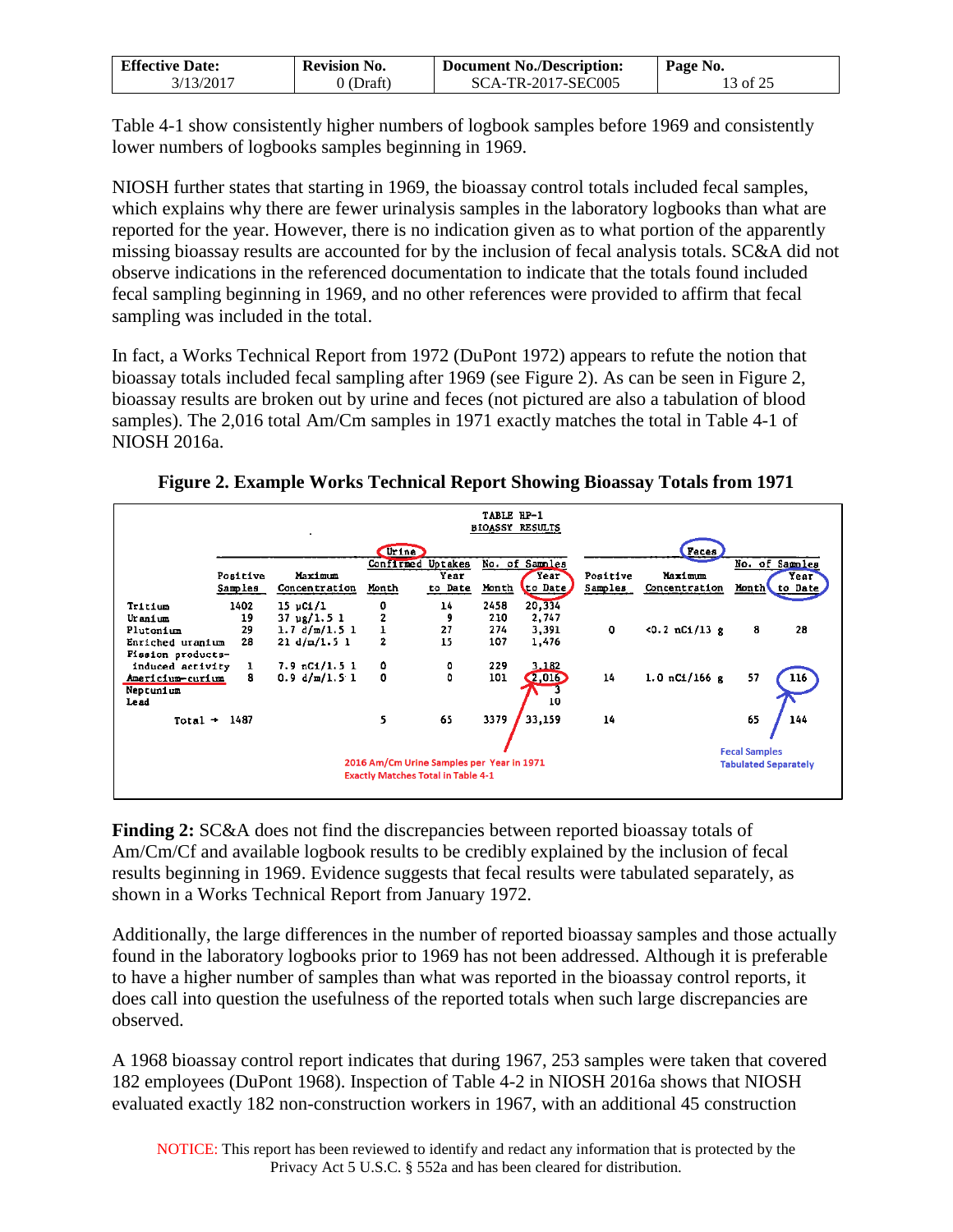| <b>Effective Date:</b> | <b>Revision No.</b> | <b>Document No./Description:</b> | Page No. |
|------------------------|---------------------|----------------------------------|----------|
| 3/13/2017              | ) (Draft)           | SCA-TR-2017-SEC005               | 14 of 25 |

workers also evaluated. One possibility is that the bioassay control documents did not include CTWs in its routine monitoring totals; however, SC&A did not locate any other bioassay control reports that reported the total number of workers. Such records would have allowed for further comparison.

**Observation 4:** Discrepancies between the number of available exotic trivalent logbook entries and health physics summary reports prior to 1969 are not discussed in NIOSH 2016a. Documentation of the internal monitoring in 1967 may indicate that health physics summary reports did not include CTWs.

As discussed in Section 4.1.3 of NIOSH 2016a, the coworker analysis combined available coworker data for the years 1981–1982, 1983–1984, 1985–1986, and 1987–1989 due to the small amount of CTW data during those years. Neton 2015 states the following concerning combination of years:

*If, because of data limitations, it is necessary to consider time intervals beyond one year in the coworker model, any changes in site practices or operations should be evaluated to ensure that the data can be validly combined. In general, grouped time intervals should not exceed a 3 year period, unless there is stringent justification for doing so.* [page 10]

One reasonable rationale for combining adjacent years for the purposes of coworker analysis may be the existence of cohort or "group" monitoring as described in Section 4.1.1.2 of NIOSH 2016a. However, no reference was provided to affirm if or when the practice of cohort monitoring occurred at SRS.

**Finding 3:** The combination of multiple years of trivalent actinide bioassay data during the 1980s was not sufficiently justified with a corresponding discussion of site activities and/or associated exposure potential at SRS as mandated in Neton 2015. Group or cohort monitoring may justify the appropriate combination of annual data; however, this practice was not sufficiently established in NIOSH 2016a.

Similar to the discussion of data adequacy, issues related to thorium data completeness are intertwined with the previous trivalent actinide discussion. Therefore, no additional discussion of thorium data completeness is warranted.

### <span id="page-13-0"></span>**3.2 COMPLETENESS OF TRITIUM URINALYSIS RECORDS**

For the tritium coworker model, data completeness is discussed in Sections 4.2.1.1 of NIOSH 2016a. In addition, Table 4-3 of NIOSH 2016a shows the total number of construction and non-construction claimants available with suitable tritium data by year. This table is recreated as Figure 3 below. The total number of claimants by year fluctuated from year to year for both construction and non-construction workers. However, as noted in NIOSH 2016a, the relative number of construction and non-construction workers generally follows the same temporal trends. This would support the notion that neither group is necessarily underrepresented on a year-by-year basis.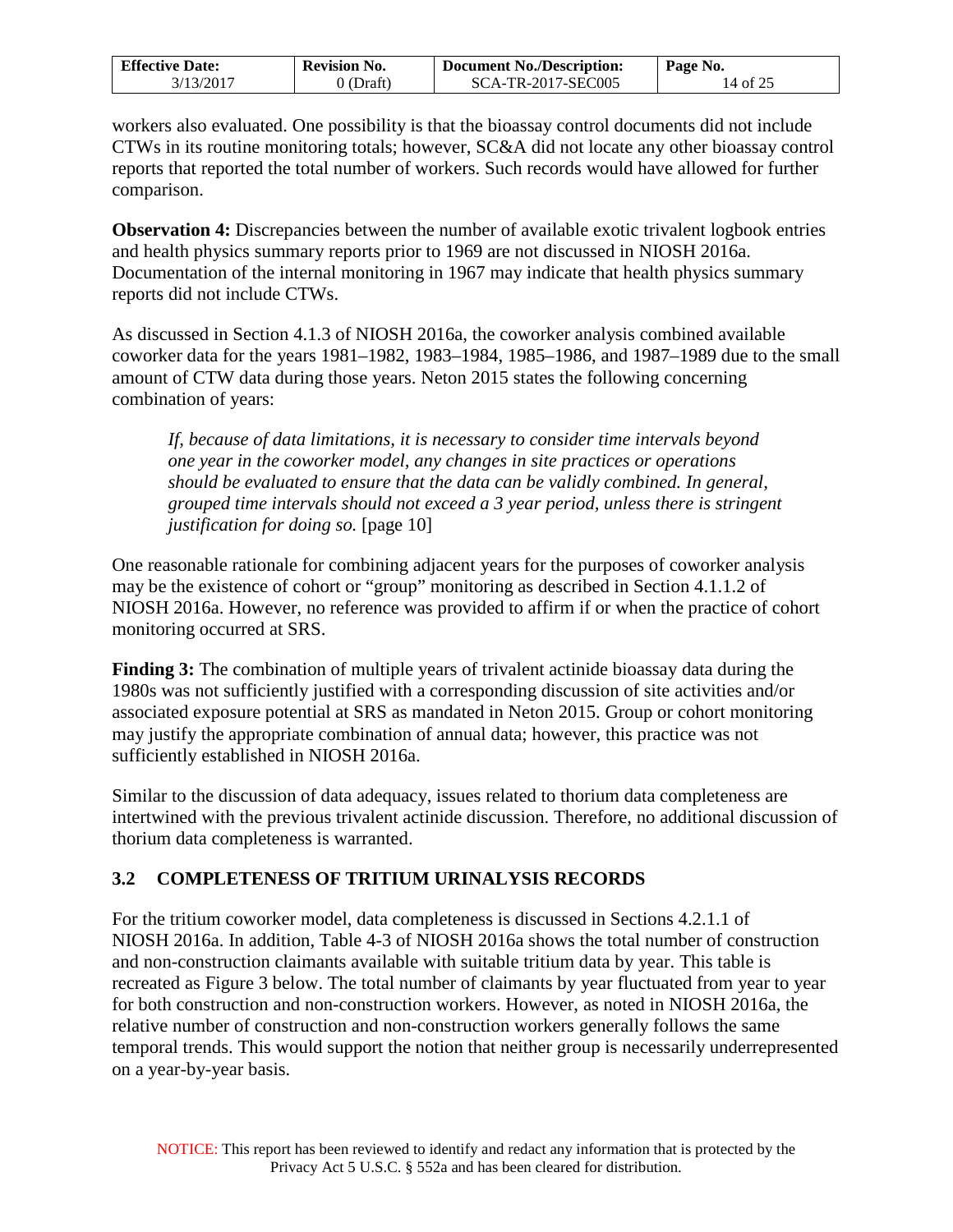| <b>Effective Date:</b> | <b>Revision No.</b> | <b>Document No./Description:</b> | Page No. |
|------------------------|---------------------|----------------------------------|----------|
| 3/13/2017              | (Draft)             | SCA-TR-2017-SEC005               | 15 of 25 |

Because the tritium coworker model is based on claimant records, it is a "representative" and not a "complete" dataset. Because it is representative, it is difficult to establish records "completeness" for the purpose of evaluating its appropriateness in coworker model development.<sup>[3](#page-14-0)</sup> One method would be to compare the total number of tritium workers by year found in the claimant population to the number of sitewide workers who were monitored for tritium. For example, DuPont 1968 indicates that 1,441 individuals were monitored for tritium during that year, while the NOCTS claimant population contained 253 tritium workers during this year (~18% of the total). Unfortunately, SC&A did not locate other such tabulations of the total number of workers monitored for tritium to allow for a meaningful comparison. If such information is available (or can be made available through data capture), it would help establish that the NOCTS coworker population is representative of the SRS population for the specific case of tritium coworker dose evaluation.

A corollary type analysis might be to compare the total number of samples by year at SRS with the total number of samples available in the claimant population. Unfortunately, at the time of this review, the total number of tritium samples used in the NIOSH 2016a analysis was not available to SC&A. However, a comparison of the total number of sitewide tritium samples to the number of NOCTS tritium workers can also provide some insight into the relative completeness of the coworker dataset by comparing the temporal trends (see Figure 4). As seen in Figure 4, the number of tritium workers in NOCTS roughly follows the trend of the total number of sitewide tritium samples by year (i.e., when the total number of sitewide tritium samples decreased, the total number of NOCTS workers also decreased). The exception is 1978, in which the number of sitewide tritium samples increased while the number of NOCTS claims with tritium data decreased.

 $\overline{a}$ 

<span id="page-14-0"></span><sup>3</sup> NIOSH 2016a cites ORAUT-OTIB-0075, Revision 01, *Use of Claimant Datasets for Coworker Modeling* (NIOSH 2016c), to establish that NIOSH OCAS Claims Tracking System (NOCTS)-based datasets are considered representative for the purpose of records completeness. It must be noted that SC&A has not reviewed NIOSH 2016c.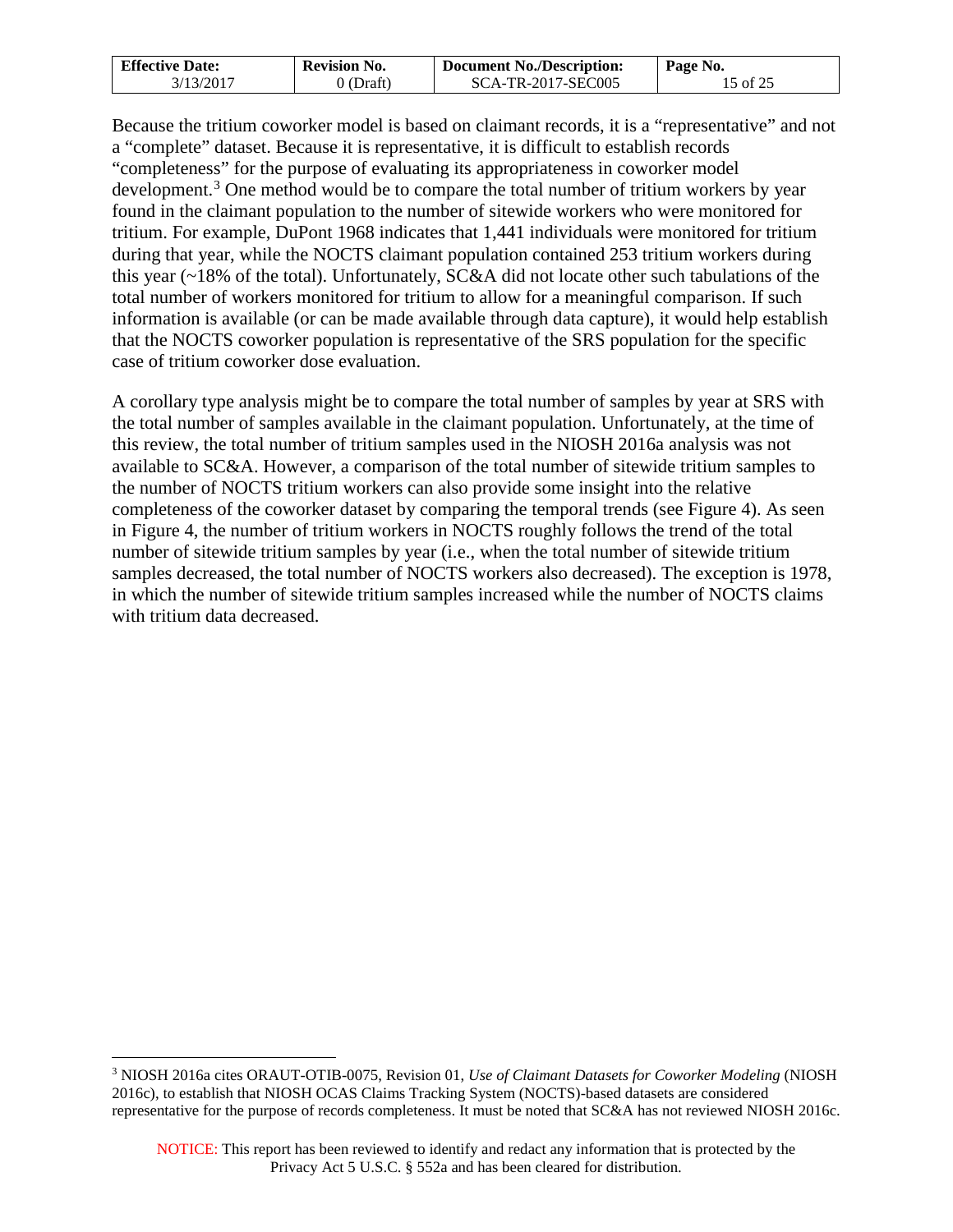| <b>Effective Date:</b> | <b>Revision No.</b> | <b>Document No./Description:</b> | Page No. |
|------------------------|---------------------|----------------------------------|----------|
| 3/13/2017              | 0 (Draft)           | SCA-TR-2017-SEC005               | 16 of 25 |





**Figure 4. Comparison of the Trends in Sitewide Tritium Sampling Totals to the Total Number of Tritium Workers Available in NOCTS for Coworker Analysis**



NOTICE: This report has been reviewed to identify and redact any information that is protected by the Privacy Act 5 U.S.C. § 552a and has been cleared for distribution.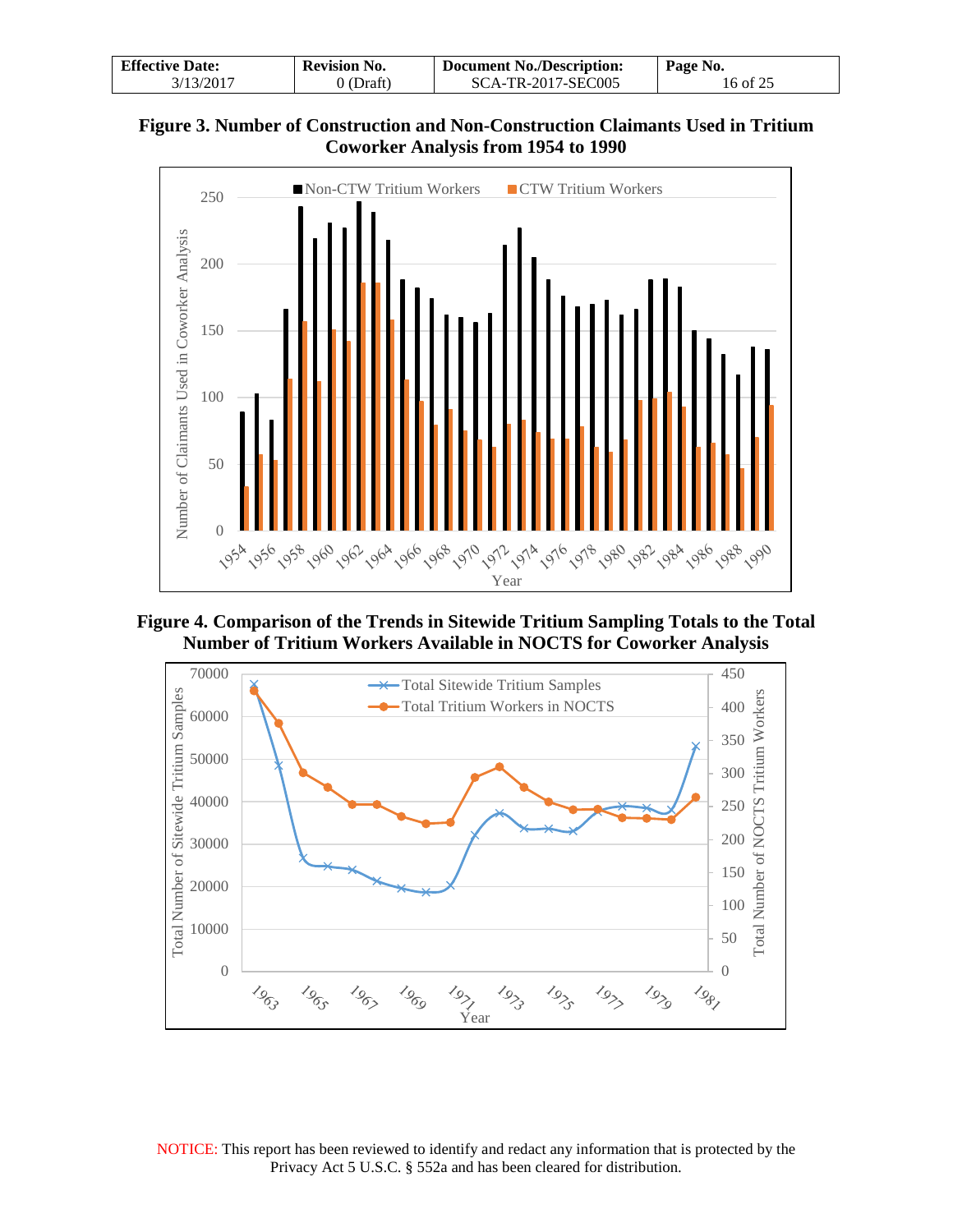| <b>Effective Date:</b> | <b>Revision No.</b> | <b>Document No./Description:</b> | Page No. |
|------------------------|---------------------|----------------------------------|----------|
| 3/13/2017              | 0 (Draft)           | SCA-TR-2017-SEC005               | 17 of 25 |

### <span id="page-16-0"></span>**3.3 QUALITY ASSURANCE ON DATA COMPLETENESS**

In addition to the general completeness concerns, data must often be transcribed from hard copy records or taken from a preexisting database. As pointed out in Section 2.0 of Neton 2015, such situations require a validation and verification of the data to assure that they have been transcribed with sufficient accuracy. Or, in the case of a preexisting database, that the electronic records appropriately reflect the primary records from which the database originates. To this end, NIOSH performed a QA check using the methods in ORAUT-RPRT-0078 (NIOSH 2016b) for the datasets used in the three coworker models in question.

Although not specifically reviewed by SC&A, NIOSH 2016b presents a method for selecting an appropriate sample size from a total data population to evaluate both the "critical data fields" and the "all fields" entries in a transcribed dataset. "Critical" data fields, in this application, are those fields that directly impact the use of transcribed data for coworker model development, while "all fields" includes both critical and non-critical data fields. NIOSH 2016a delineates the QA criteria for "critical fields" versus "all fields" as follows:

*the fields containing the payroll ID number and the numerical sample results were evaluated with a maximum 1% allowable error rate. All other fields from the hardcopy records were evaluated with a maximum 5% allowable error rate.*  [page 16]

It is not clear to SC&A why the "date" of the sample would not also be considered a "critical" field. In the case of the trivalent actinide/thorium coworker model, the date of a sample is a crucial component in performing the TWOPOS calculation. For the tritium coworker model, the date of the sample directly impacts the calculation of the individual annual tritium dose used in developing coworker model distributions.

**Observation 5:** It is not clear to SC&A why the date of the bioassay sample is not considered a "critical field" for the purposes of performing QA tests on the transcribed dataset for trivalent actinides as well as tritium. The date of the sample is a crucial component to correctly performing the TWOPOS calculation for Am/Cm/Cf and thorium as well as the annual dose for tritium.

The details of the QA analysis are provided in Attachment E to NIOSH 2016a and also described in Sections 4.1.2.2 and 4.2.2 for Am/Cm/Cf/Th and tritium, respectively. The results of the QA tests for the trivalent actinides are shown in Table 1. As seen in Table 1, the critical fields include the payroll ID, bioassay result, and reported result (often censored at a standard detection level). In both the "critical field" and "all field" case, the dataset passed the QA criteria.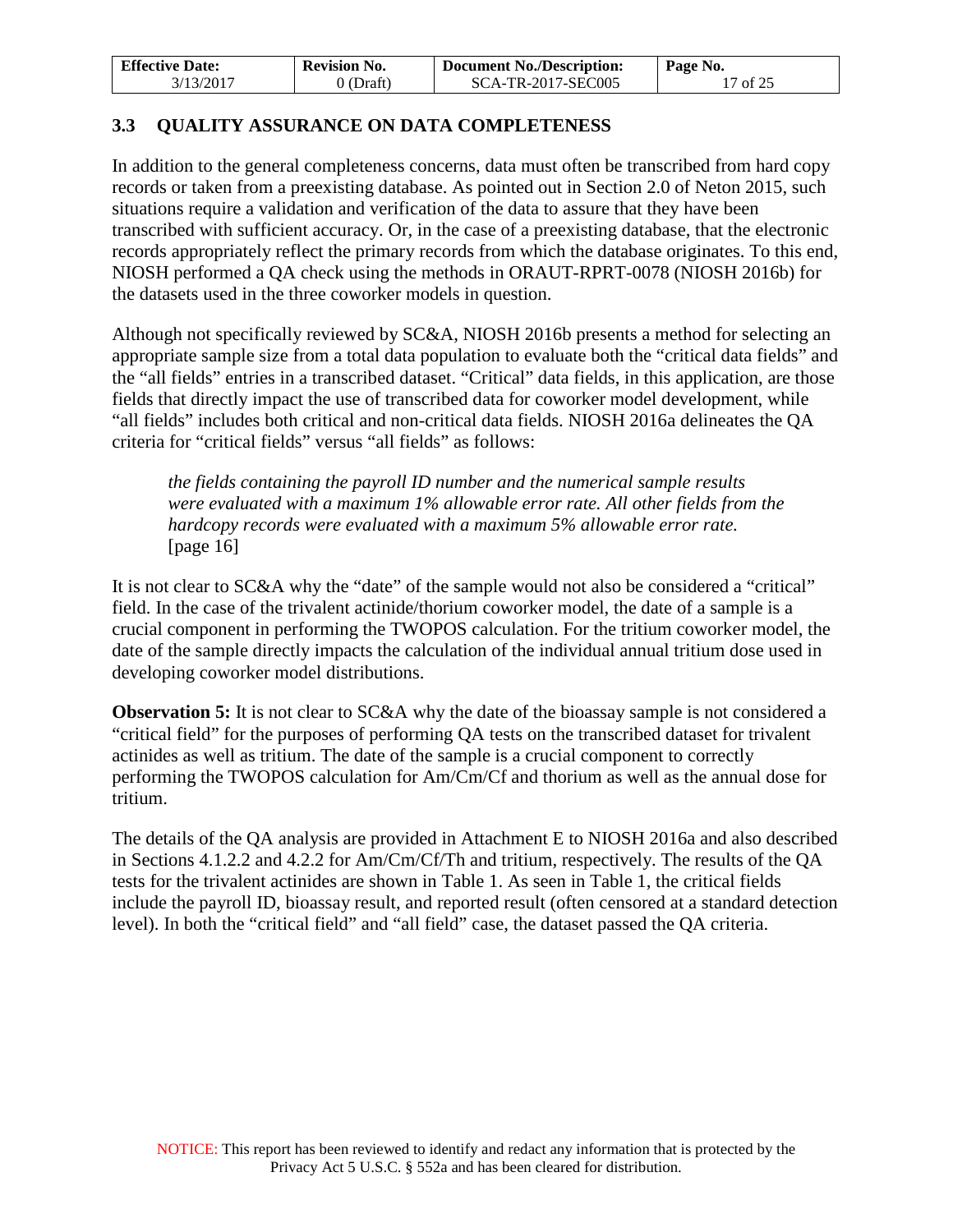| <b>Effective Date:</b> | <b>Revision No.</b> | <b>Document No./Description:</b> | Page No. |
|------------------------|---------------------|----------------------------------|----------|
| 3/13/2017              | (Draft)             | SCA-TR-2017-SEC005               | 18 of 25 |

### **Table 1. Summary of Quality Assurance Tests on Am/Cm/Cf Dataset Using NIOSH 2016b Methodology**

| <b>Field</b><br>Category | <b>Error Rate</b><br><b>Resulting in</b><br><b>Rejection of</b><br>the Sample | <b>Field Description</b>                                                    | <b>Field Point</b><br><b>Estimate</b><br><b>Error Rate</b> | <b>Critical</b><br>Field $95%$<br>Confidence<br><b>Interval</b><br><b>Error Rate</b> | QA<br><b>Determination</b> |
|--------------------------|-------------------------------------------------------------------------------|-----------------------------------------------------------------------------|------------------------------------------------------------|--------------------------------------------------------------------------------------|----------------------------|
| Critical                 | 1%                                                                            | Payroll ID#, Am dpm/1.5 L                                                   | 0.59%                                                      | $0.39 - 0.86\%$                                                                      | Pass                       |
| Fields                   |                                                                               | (nonblank), Am Report (nonblank)                                            |                                                            |                                                                                      |                            |
| All                      |                                                                               | Critical Fields, Last Name, First<br>Initial, Middle Initial, Volume, Area, |                                                            |                                                                                      |                            |
|                          | 5%                                                                            |                                                                             | 0.69%                                                      | $0.25 - 1.49\%$                                                                      | Pass                       |
| Fields                   |                                                                               | Occupation Title, Bottle Date,                                              |                                                            |                                                                                      |                            |
|                          |                                                                               | Remarks (nonblank)                                                          |                                                            |                                                                                      |                            |

Quality assurance tests performed on the dataset for tritium are less clear. It appears as though the QA test was performed to determine if workers were correctly classified as CTWs or non-CTWs. However, it is not apparent that any QA was performed on the transcription of the actual tritium bioassay data from the claimant files that were used in developing the coworker model (this would include the bottle date and result). Section 4.2.2 of NIOSH 2016a states:

### *all fields were evaluated with a maximum 5% allowable error rate.* [page 26]

This would indicate that no fields in the tritium dataset were determined to be critical fields (which are evaluated to a 1% allowable error rate). Furthermore, Attachment E describes the tritium QA process as follows:

*QA of tritium data CTW determination. The CTW determinations based on the Master Occupation Table and the CTW Designation Instructions were checked against the worker history cards (or claimant interviews or personnel dosimetry quarterly reports).* [NIOSH 2016a, page 82]

**Observation 6:** SC&A requests clarification on what aspects of the tritium coworker model analysis were subject to the QA criteria described in Section 2.0 of Neton 2015 and proceduralized in NIOSH 2016b. Based on SC&A's interpretation of the analysis NIOSH 2016a, it appears that only the delineation between construction and non-construction workers was tested for quality assurance.

## **4.0 SITE-SPECIFIC MONITORING PRACTICES**

<span id="page-17-0"></span>The previous two general criteria dealt with the technical aspects of a proposed coworker dataset and the general availability and quality assurance of utilized records. The criteria discussed here relates to the actual monitoring policies of the specific site; specifically, characterization of the types and categories of worker, time periods, and applicable site locations where the monitoring activities of interest took place. Ideally, the monitoring practices at a given site would monitor all workers who could have been exposed to the contaminant of interest for all relevant periods and locations.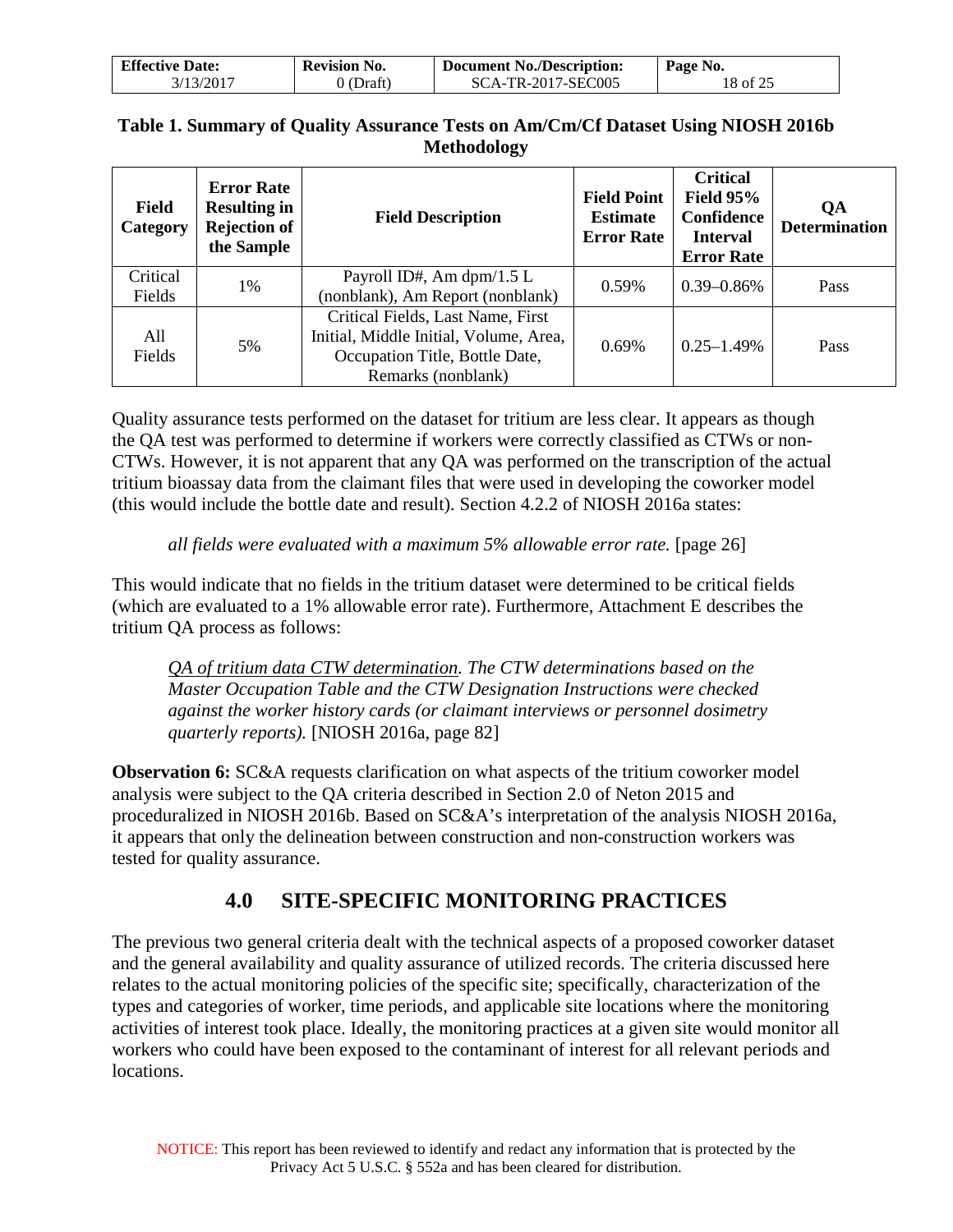| <b>Effective Date:</b> | <b>Revision No.</b> | <b>Document No./Description:</b> | Page No. |
|------------------------|---------------------|----------------------------------|----------|
| 3/13/2017              | J (Draft)           | SCA-TR-2017-SEC005               | 19 of 25 |

However, when monitoring coverage does not cover all applicable situations (such as cases that warrant coworker development), it is important to establish that a representative and/or bounding cohort of workers were monitored. If that criterion can be established, then it can logically be inferred that the use of available monitoring records will be appropriate for unmonitored workers. On the other hand, if it is established that the group of monitored workers is not representative of the cohort of workers with the greatest potential for exposure, use of such records in coworker model development is likely inappropriate.

The listing of the sitewide monitoring policies at SRS is found in Attachment A to NIOSH 2016a. This attachment includes tables that list the specific area of SRS and the mandated bioassay schedule for specific contaminants based on procedures from 1968, 1970, 1971, 1976, 1985, and 1989.

SC&A compared the NIOSH 2016a characterization of the monitoring procedures to those recommended in Neton 2015 for coworker applications. Section 3.1 of Neton 2015 states that before applying the monitoring data to a coworker model, the type of monitoring program at the site should be determined. Specifically, does the monitoring protocol represent:

- 1. Routine representative monitoring
- 2. Routine monitoring of workers with the highest exposure potential
- 3. Incident-driven monitoring

If routine monitoring was used, it must be demonstrated that the monitored workers represented the exposed population, or that the workers with the highest potential for exposure were monitored.

NIOSH 2016a provides a sampling of the Health Physics monitoring procedures for routinely exposed workers in Table A-2 through A-8 for various years from 1968 through 1989. The lists in these tables outline in some detail the monitoring requirements for different categories of workers at the various SRS facilities. This would indicate that monitoring requirements were in place at the SRS during the middle and latter period that the coworker model was developed for.

**Finding 4:** The SRS bioassay procedures for routinely monitored workers during the early periods (1954–1970 for tritium and 1964–1967 for exotic trivalent actinides) are not addressed in NIOSH 2016a. SC&A's review of the Bioassay Control Reports referenced for this period did not find any sampling schedules or bioassay procedures listed. Therefore, it would be advantageous to have additional information concerning the bioassay requirements for the early periods.

For workers who were not routinely exposed (e.g., CTWs), bioassay protocols were administered on a localized level. That is, bioassay monitoring requirements were determined on a case-bycase basis depending on the job and at the discretion of Health Physics oversight. NIOSH 2016a states the following for both the exotic trivalent actinides/thorium and tritium (see NIOSH 2016a, Sections 4.1.1.2 and 4.2.1.2):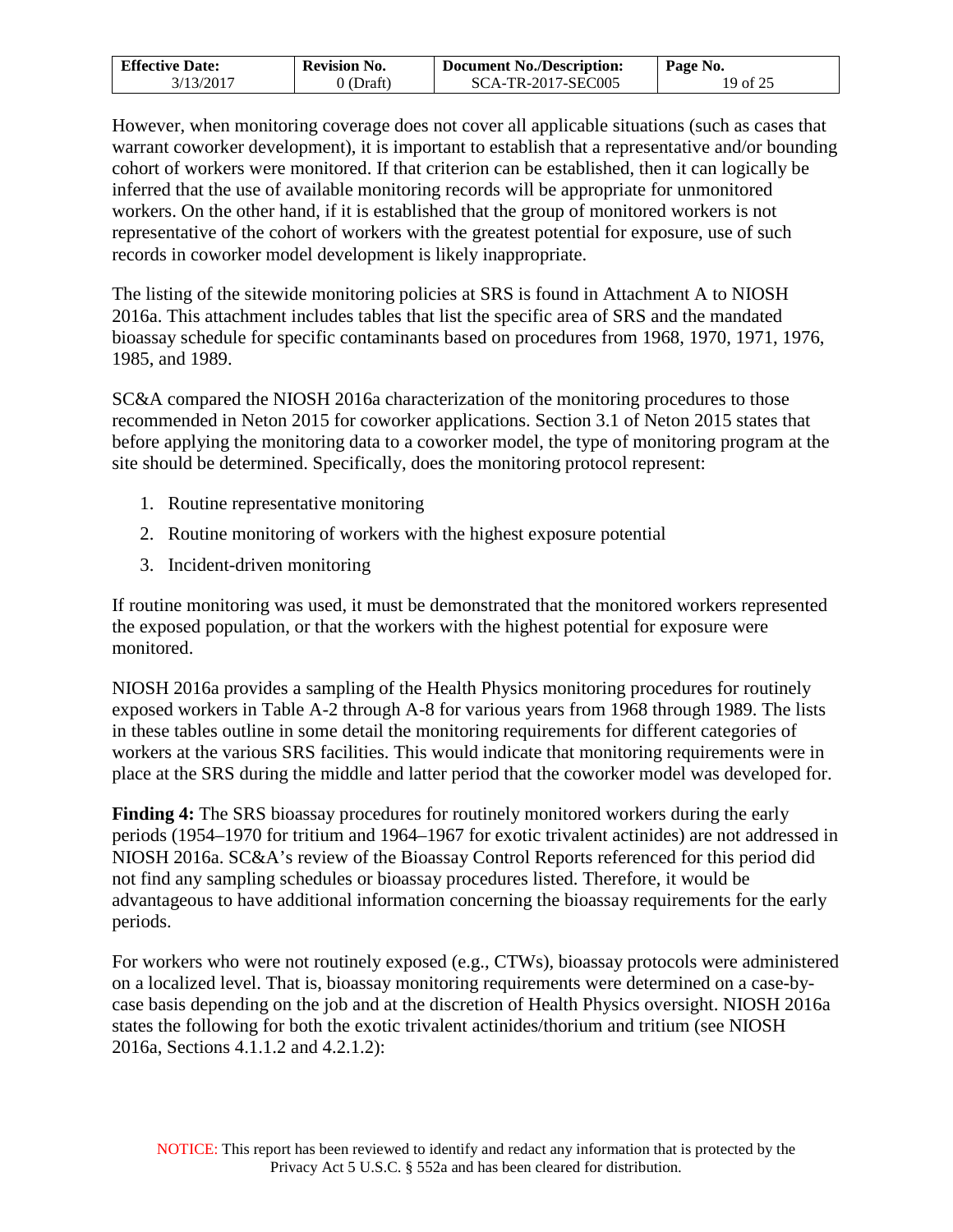| <b>Effective Date:</b> | <b>Revision No.</b> | <b>Document No./Description:</b> | Page No. |
|------------------------|---------------------|----------------------------------|----------|
| 3/13/2017              | 0 (Draft)           | SCA-TR-2017-SEC005               | 20 of 25 |

*For workers intermittently present in an area (i.e., some CTWs, the monitoring*  was based on the job plan). For the duration of the job plan and the duration of *exposure potential, the required monitoring was specified.* 

Therefore the monitoring protocol for non-routine workers is difficult to evaluate in terms of applicability to unmonitored workers. It is clear from the job plan forms provided in NIOSH 2016a that bioassay requirements were part of the pre-planning process before "offnormal" activities that would involve CTWs. However, it should be noted that the validation of construction worker bioassay, in particular subcontractor bioassay, is currently still under evaluation by the SRS Work Group.

**Observation 7:** The available CTW bioassay data for subcontractors has yet to be validated and verified; i.e., it has yet to be demonstrated that the majority of the subcontractor CTW bioassay data has been located and has correctly been transcribed to the databases used to create the coworker model intakes. This validation and verification activity is currently being undertaken at the direction the SRS Work Group.

NIOSH 2016a does not contain a specific discussion about thorium monitoring practices; however, this is expected because SRS did not specifically monitor workers for thorium.<sup>[4](#page-19-1)</sup> However, because the thorium coworker intakes are derived based on the trivalent actinide urinalysis data, a discussion of the relationship between monitoring practices for Am/Cm/Cf and thorium exposure potential is warranted.

Based on discussions during the February 5, 2014, Work Group meeting, the proposed path forward had been to evaluate a cohort of uniquely identified thorium workers and review how their individual dosimetry records compared with derived coworker excretion rates. Or, alternately, simply confirm that a sufficient percentage of known thorium workers were included in the overall dataset (ABRWH 2014a pages 331–346).

**Finding 5:** While evaluating monitoring practices related directly to thorium is not possible because SRS did not directly monitor for thorium, a discussion of the relationship between trivalent actinide monitoring practices and thorium exposure potential is warranted to establish that Am/Cm/Cf urinalysis data are an appropriate surrogate for thorium exposures. It does not appear that a verification demonstrating that a sufficient percentage of known thorium workers were included in the Am/Cm/Cf coworker dataset was performed as was requested at the February 5, 2014, meeting of the SRS Work Group (ABRWH 2014a).

## **5.0 STRATIFICATION**

<span id="page-19-0"></span>In general terms, stratification refers to the practice of developing multiple coworker distributions to account for different levels of exposure potential among specific worker categories. Specifically, Section 4.0 of Neton 2015 states that stratification of a given coworker dataset is appropriate for situations where:

<span id="page-19-1"></span><sup>&</sup>lt;sup>4</sup> SC&A recognizes that the process used to monitor workers for exotic trivalent actinides also captured thorium, as stated in DuPont 1964.  $\overline{a}$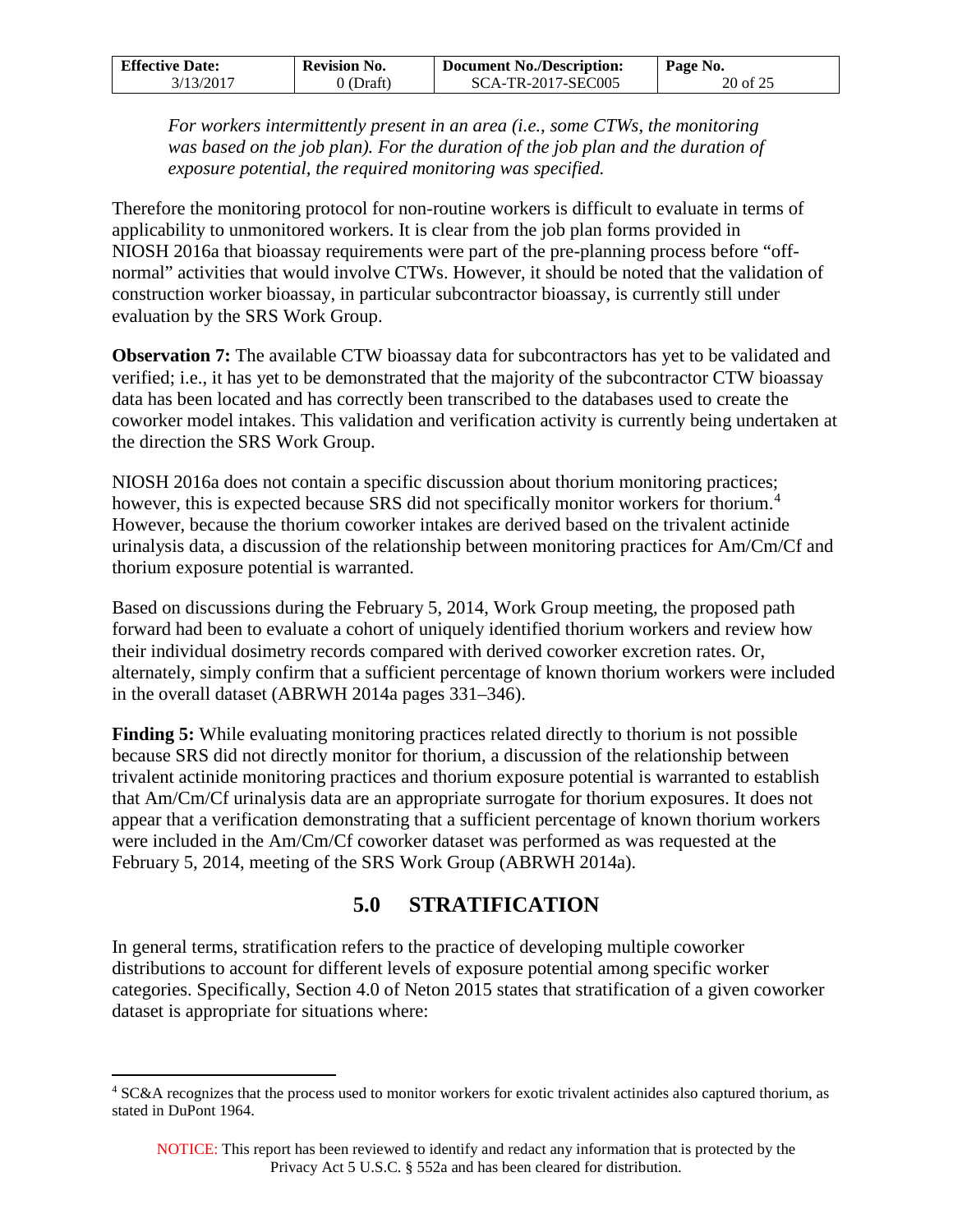| <b>Effective Date:</b> | <b>Revision No.</b> | <b>Document No./Description:</b> | Page No. |
|------------------------|---------------------|----------------------------------|----------|
| 3/13/2017              | 0 (Draft)           | SCA-TR-2017-SEC005               | 21 of 25 |

*1) accurate job categories and/or descriptions can be obtained for all workers making up the general coworker dataset; 2) there is reason to believe that one of the job categories is more highly exposed; and, 3) there were unmonitored workers in this job category…* [page 10]

Once these criteria have been established and the dataset has been appropriately stratified, a statistical analysis should be performed to determine if there is actually a statistical difference in the datasets. If the two stratified datasets are determined to be statistically different, then a test of practical significance is used to determine what periods warrant stratification. The statistical process of determining whether stratification is warranted is detailed in ORAUT-RPRT-0053, Revision 02 (NIOSH 2014a).

The three revised coworker models presented in NIOSH 2016a stratified the derived intakes into CTWs and non-CTWs. However, NIOSH 2016a does not specifically present the statistical basis for stratifying the derived coworker intakes into construction and non-construction workers as instructed in NIOSH 2014a and Neton 2015.

ORAUT-RPRT-0055, *A Comparison of Exotic Trivalent Radionuclide Coworker Models at the Savannah River Site*, Revision 00 (NIOSH 2012), provides a previous analysis comparing construction and non-construction worker strata. However, it is not clear that the newly developed protocol for identifying construction and non-construction workers, as described in Section 3 of NIOSH 2016a, applies to the revised coworker evaluation. Regardless, NIOSH 2012 would not have incorporated the more recent TWOPOS methodology, which could have a significant impact on coworker distributions. This would be particularly important for subcontractor construction workers who were on an intermittent job-based bioassay program as opposed to a regular routine monitoring schedule.

The annual 50th and 95th percentile intake values listed in Table 5-2 of NIOSH 2016a for exotic trivalent actinides appear to be similar for non-construction workers and construction workers. Therefore, these data should be analyzed per ORAUT-RPRT-0053 (NIOSH 2014a) to determine if the data should be stratified, or if there is statistically only one group of exposed workers instead of two.

**Finding 6:** Derived coworker intakes were stratified into construction and non-construction workers for each of the three revised coworker models. However, NIOSH 2016a does not present the statistical basis used to determine that stratification is necessary for each radionuclide of interest and for each time period as detailed in ORAUT-RPRT-0053 (NIOSH 2014a), as well as in the implementation guide (Neton 2015).

In addition, SC&A found that the determination of CTW was not always straightforward on examination of the available records. Some early hard copy bioassay sheets in the 1980s and 1990s contain a roll number (1, 2, 4, 5, or 7), but the electronic databases (Pro-Rad and EDWS) do not have these roll numbers. Some records, such as whole body counts, list the company/subcontractor and may indicate a CTW, but many have only the energy employee's work location at SRS. Therefore, it is difficult to determine a non-CTW from a CTW in some cases.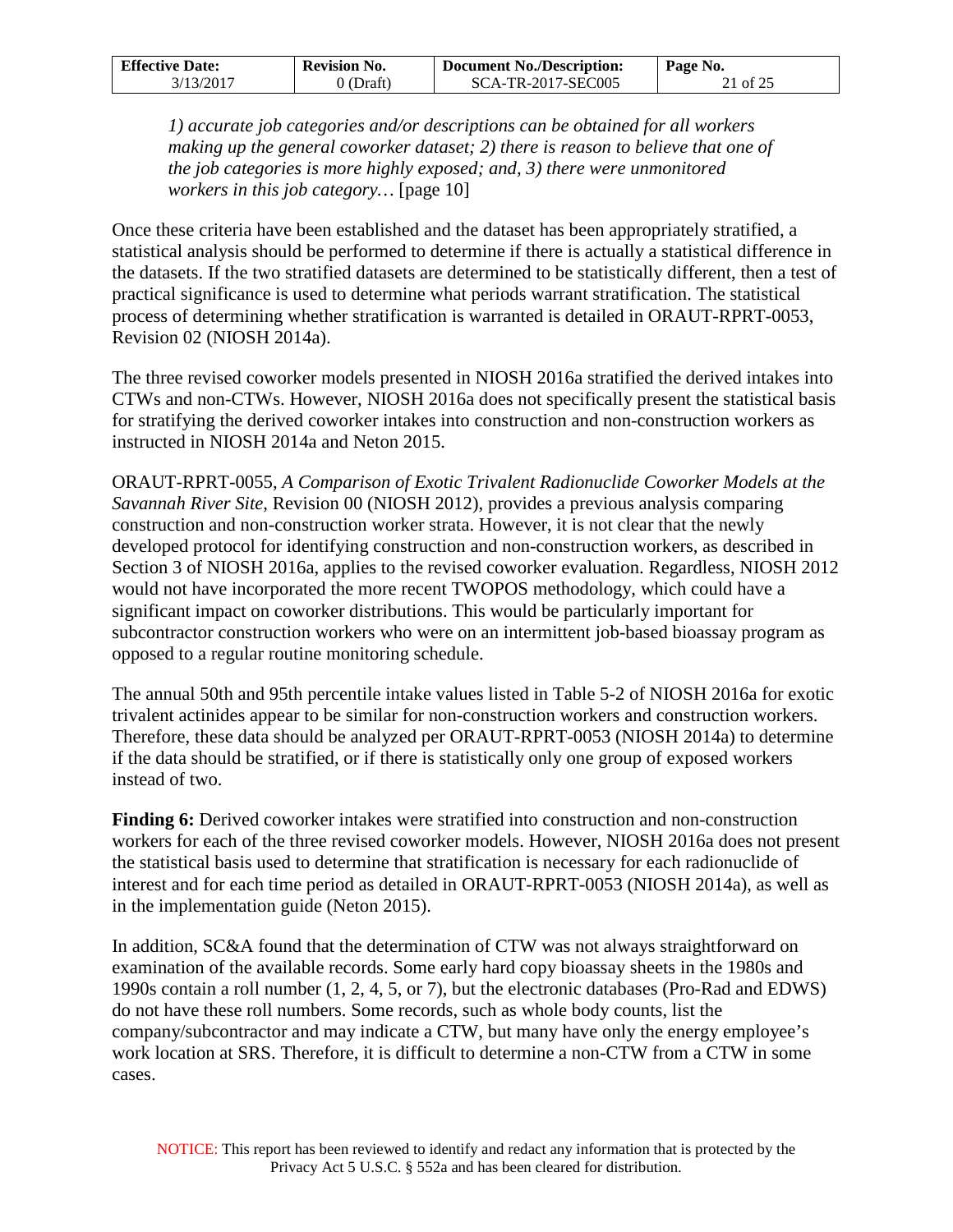| <b>Effective Date:</b> | <b>Revision No.</b> | <b>Document No./Description:</b> | Page No. |
|------------------------|---------------------|----------------------------------|----------|
| 3/13/2017              | 0 (Draft)           | SCA-TR-2017-SEC005               | 22 of 25 |

With regard to characterizing construction and non-construction workers, NIOSH 2016a states the following in the last paragraph on page 10:

*At SRS, CTWs were deployed temporarily but frequently for short periods to perform specific tasks usually pertaining to facility construction and modification, system maintenance, and decontamination. These types of jobs were performed by workers in both categories* [prime CTWs and subcontracted CTWs as per the previous paragraph]*. Workers from both categories worked around the site, while production and operation staff normally worked at fixed locations.* 

However, the last paragraphs on pages 17 and 25 state:

*Both of these types of monitoring programs can be considered to be variations on routine, representative sampling. For workers normally present in an area (i.e., nonCTWs and Roll 2 CTWs), the monitoring was specified on an annual basis in the bioassay control procedures. For workers intermittently present in an area (i.e., some CTWs), the monitoring was based on the job plan.* 

Based on these two excerpts, there is an apparent contradiction in that the non-CTWs and the Roll 2 CTWs were governed by routine bioassay control procedures, while subcontractor construction workers were on a job-specific monitoring basis (NIOSH 2016a, pages 17 and 25). However, based on the discussion in Section 3.2 of NIOSH 2016a, Roll 2 CTWs were grouped together with subcontract CTWs for the purposes of stratification (NIOSH 2016a, page 10).

**Observation 8:** NIOSH 2016a appears to contradict itself on whether prime CTWs represent a similar monitoring protocol as subcontractor CTWs. Prime construction workers are described as being exposed "temporarily but frequently for short periods" but also on an annual bioassay schedule specified by the bioassay control procedures. Subcontractor workers were monitored on a case-by-case basis depending on the localized requirements of the job.

## **6.0 ADDITIONAL COMMENTS**

<span id="page-21-0"></span>Section 5 of NIOSH 2016a provides implementation instructions to dose reconstructors concerning the application of coworker intakes. Table 5-1 provides dosimetry codes that can be used to identify a specific work area for a given worker and lists the appropriate contaminant intakes to assign. The use of area codes to assign coworker intakes was discussed thoroughly at the February 26, 2014 meeting of the SRS Work Group (ABRWH 2014b, pages 87–122). As a result, SC&A performed a detailed evaluation of the Table 5-1 methodology, which is presented in SC&A 2014b.

In addition to SC&A 2014b, a complementary analysis of the issue of dosimetry codes for coworker placement is forthcoming in SC&A's review of ORAUT-RPRT-0077, Revision 00, *Evaluation of Health Physics Area and Health Physics Department Codes to Identify Neptunium*  Workers at the Savannah River Site (NIOSH 2016d).<sup>[5](#page-21-1)</sup> While NIOSH 2016d is specific to neptunium operations, the use of dosimetry codes to identify a worker's area is universal to SRS

<span id="page-21-1"></span><sup>5</sup> SC&A's review of NIOSH 2016d is planned for release in March 2017.  $\overline{a}$ 

NOTICE: This report has been reviewed to identify and redact any information that is protected by the Privacy Act 5 U.S.C. § 552a and has been cleared for distribution.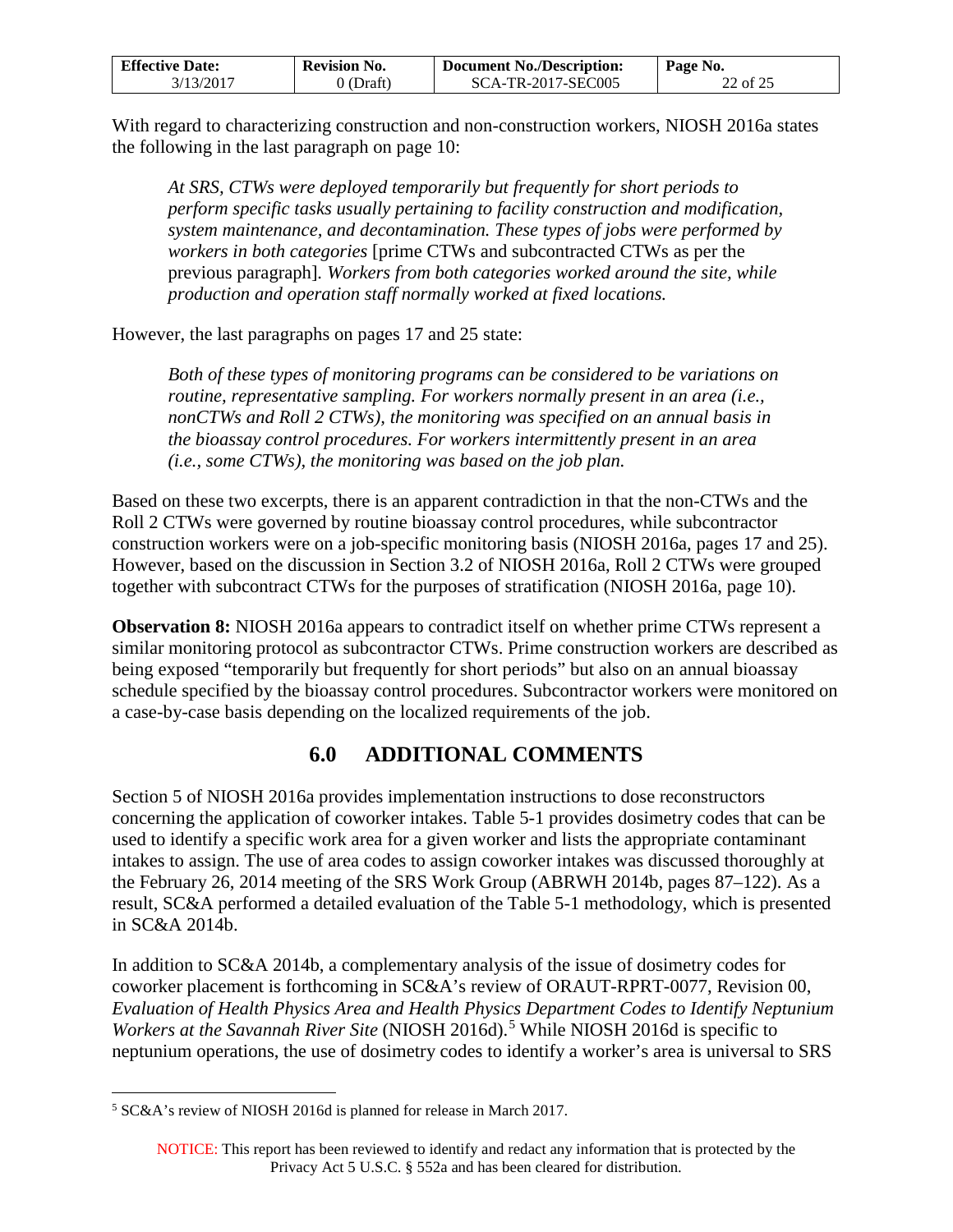| <b>Effective Date:</b> | <b>Revision No.</b> | <b>Document No./Description:</b> | Page No. |
|------------------------|---------------------|----------------------------------|----------|
| 3/13/2017              | 0 (Draft)           | SCA-TR-2017-SEC005               | 23 of 25 |

coworker model implementation. SC&A acknowledges that NIOSH 2016a has modified its implementation language to address more transient worker types (such as CTWs); however, concerns remain over the use of dosimetry area codes to assign coworker intakes.

Finally, Section 3.2 of Neton 2015 recommends that the 95th percentile values be used to assign intake (or dose) to workers with elevated exposure potential, and that the 50th percentile value be used to assign intake (or dose) to the less likely exposure workers. NIOSH 2016a provides 50th and 95th percentile values in Tables 5-2 through 5-5 and contains a similar recommendation on assignment of the 50th and 95th percentile intake/dose.

This implementation concept is common in current EEOICPA methodologies, and SC&A agrees that the method is appropriate. However, specific instructions are not necessarily provided as to what circumstances would require assignment of the 95th percentile versus the 50th percentile. Specifically, NIOSH 2016a states:

*the 50th percentile of the calculated intake rates should be assigned as a lognormal distribution with the associated GSDs…to the majority of workers for whom coworker intakes are assigned as the default assumption. For cases in which there is justification that the individual could have had intakes larger than the 50th percentile, dose reconstructors should use the 95th-percentile intake rates input into IREP as a constant.* [page 31]

Based on the previous statement, it appears that application of higher intake rates is at the behest of the dose reconstructor and not necessarily proceduralized. SC&A notes that for some EEOICPA sites, the delineation has been made between claimants who are considered "radiation workers" and those workers who only rarely entered radiation areas, such as administrative personnel (see NIOSH 2014b). To assure consistency and claimant favorability, NIOSH might consider similar instructions for the assignment of coworker intakes at SRS. Regardless, these additional comments do not directly relate to the adherence of NIOSH 2016a to the coworker model development criteria presented in Neton 2015 and so do not warrant further discussion in this report.

### **7.0 REFERENCES**

<span id="page-22-0"></span>ABRWH 2014a. Transcript of the meeting of the Advisory Board on Radiation and Worker Health Savannah River Site Work Group, U.S. Department of Health and Human Services, Centers for Disease Control, National Institute for Occupational Safety and Health. February 5, 2014.

ABRWH 2014b. Transcript of the meeting of the Advisory Board on Radiation and Worker Health, Savannah River Site Work Group, U.S. Department of Health and Human Services, Centers for Disease Control, National Institute for Occupational Safety and Health. February 26, 2014.

DuPont 1964. *Separation of Actinides by Liquid Ion Exchange: Determination of U and Am-Cm in Urine*, DPSUPU 64-30-18, E.I. Du Pont de Nemours and Company, Savannah River Plant, Aiken, South Carolina. September 1964. [SRDB Ref. ID 49523]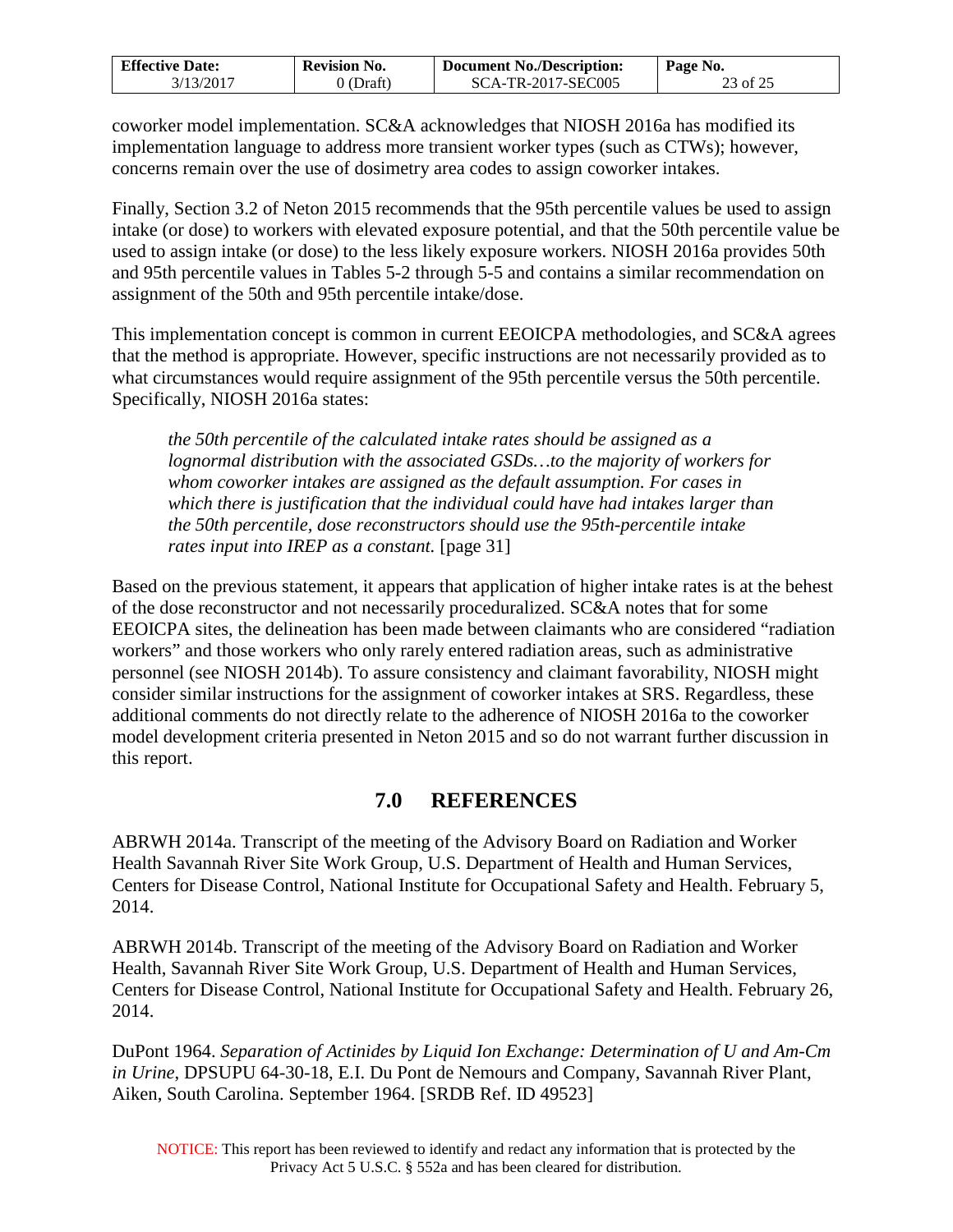| <b>Effective Date:</b> | <b>Revision No.</b> | <b>Document No./Description:</b> | Page No. |
|------------------------|---------------------|----------------------------------|----------|
| 3/13/2017              | (Draft)             | SCA-TR-2017-SEC005               | 24 of 25 |

DuPont 1968. *Bioassay Control Reports 1965–1968*, E.I. Du Pont de Nemours and Company, Savannah River Plant, Aiken, South Carolina. February 19, 1968. [SRDB Ref. ID 116715]

DuPont 1972. *Works Technical Department Report for January 1972*. E.I. Du Pont de Nemours and Company, Savannah River Plant, Aiken, South Carolina. January 1972. [SRDB Ref. ID 68265]

Neton 2015. *Draft Criteria for the Evaluation and Use of Coworker Datasets*, Revision 04, J.W. Neton, National Institute for Occupational Safety and Health. Cincinnati, Ohio. February 26, 2015. [SRDB Ref. ID 154214]

NIOSH 2004. *Technical Information Bulletin: Tritium Calculated and Missed Dose Estimates*, ORAUT-OTIB-0011, Revision 00, National Institute for Occupational Safety and Health, Cincinnati, Ohio. June 29, 2004.

NIOSH 2012. *A Comparison of Exotic Trivalent Radionuclide Coworker Models at the Savannah River Site*, ORAUT-RPRT-0055, Revision 00, National Institute for Occupational Safety and Health, Cincinnati, Ohio. July 20, 2012.

NIOSH 2014a. *Analysis of Stratified Coworker Datasets*, ORAUT-RPRT-0053, Revision 02, National Institute for Occupational Safety and Health, Cincinnati, Ohio. October 8, 2014. [SRDB Ref. ID 136245]

NIOSH 2014b. *Site Profile for Simonds Saw and Steel*, ORAUT-TKBS-0032, Revision 02, National Institute for Occupational Safety and Health, Cincinnati, Ohio. October 21, 2014.

NIOSH 2016a. *Internal Coworker Dosimetry Data for the Savannah River Site*, ORAUT-OTIB-0081, Revision 03, National Institute for Occupational Safety and Health, Cincinnati, Ohio. November 22, 2016. [SRDB Ref. ID 163843]

NIOSH 2016b. *Technical Basis for Sampling Plan*, ORAUT-RPRT-0078, Revision 00, National Institute for Occupational Safety and Health, Cincinnati, Ohio. June 17, 2016. [SRDB Ref. ID 156949]

NIOSH 2016c. *Use of Claimant Datasets for Coworker Modeling*, ORAUT-OTIB-0075, Revision 01, National Institute for Occupational Safety and Health, Cincinnati, Ohio. June 17, 2016.

NIOSH 2016d. *Evaluation of Health Physics Area and Health Physics Department Codes to Identify Neptunium Workers at the Savannah River Site*, ORAUT-RPRT-0077, Revision 00, National Institute for Occupational Safety and Health, Cincinnati, Ohio. November 8, 2016. [SRDB Ref. ID 163179]

SC&A 2013. *SC&A Review of Addendum 3 to the NIOSH Savannah River Site Special Exposure Cohort (SEC-00103) Evaluation Report*, SC&A, Inc., Vienna, Virginia. September 12, 2013. [SRDB Ref. ID 165637]